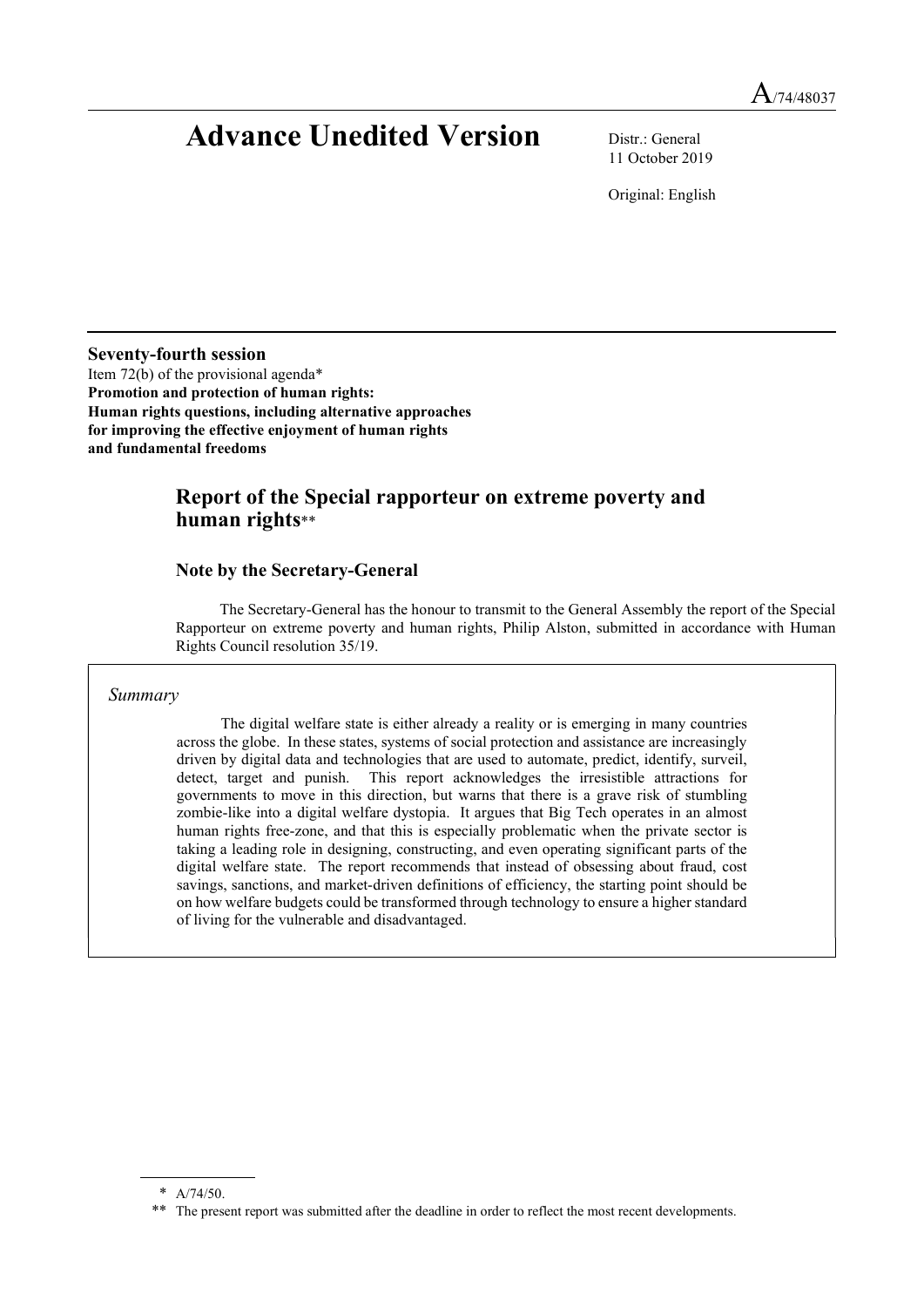# Contents

|      |                 | Page |
|------|-----------------|------|
| Ι.   |                 | 3    |
| II.  |                 | 5    |
|      | А.              | 5    |
|      | <b>B.</b>       | 7    |
|      | $\mathbf{C}$ .  | 8    |
|      | D.              | 8    |
|      | Е.              | 9    |
|      | F.              | 9    |
| III. |                 | 10   |
|      | А.              | 11   |
|      | B.              | 12   |
|      | $\mathcal{C}$ . | 13   |
|      | D.              | 14   |
|      | Е.              | 15   |
|      | F.              | 17   |
|      | G.              | 18   |
|      | Н.              | 18   |
| IV.  |                 | 19   |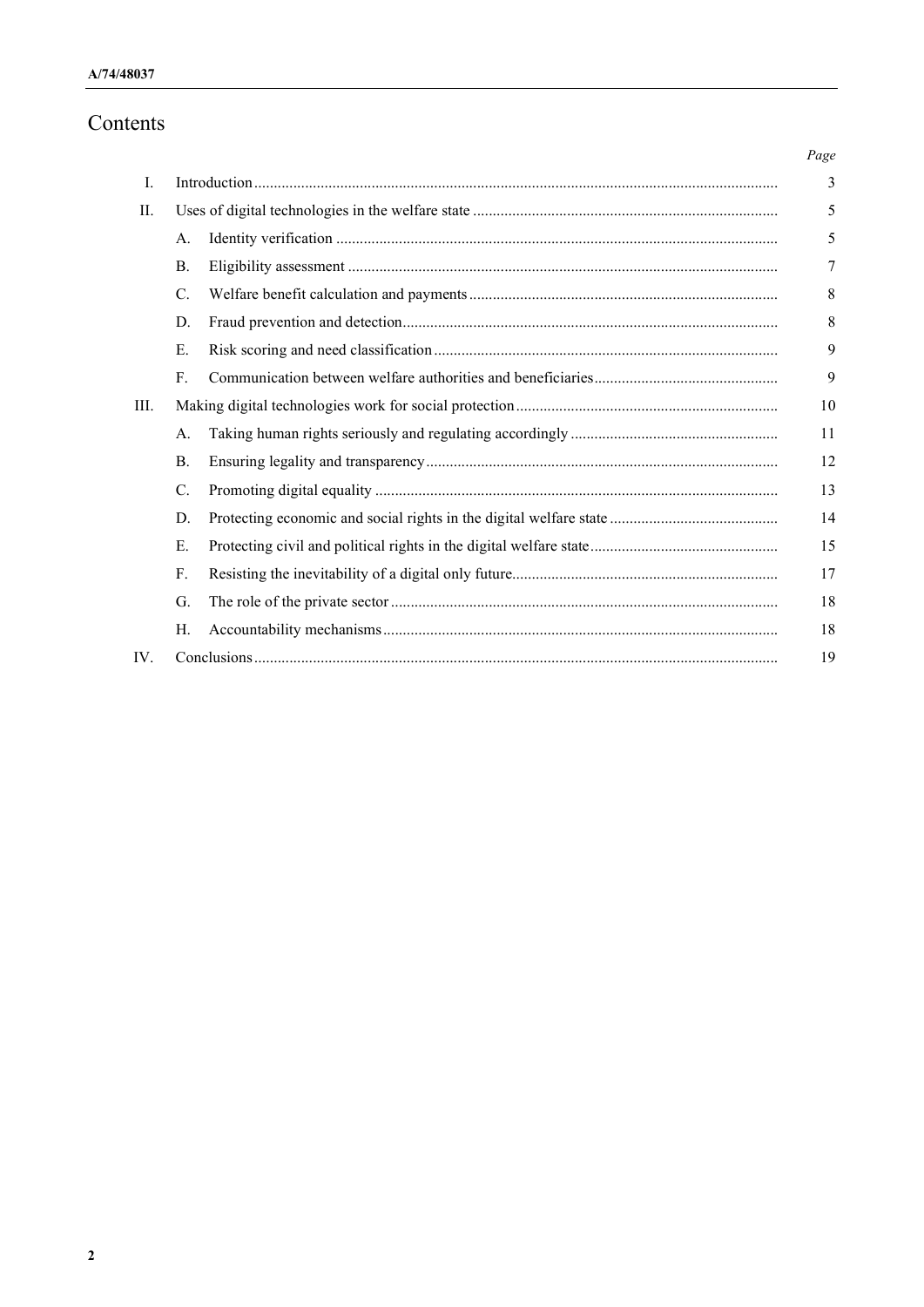# I. Introduction<sup>1</sup>

 $\overline{a}$ 

1. The era of digital governance is upon us. In high and middle income countries, electronic voting, technology-driven surveillance and control including through facial recognition programs, algorithm-based predictive policing, the digitization of justice and immigration systems, online submission of tax returns and payments, and many other forms of electronic interactions between citizens and different levels of government are becoming the norm. And in lower income countries, national systems of biometric identification are laying the foundations for comparable developments, especially in systems to provide social protection, or 'welfare', to use a shorthand term.<sup>2</sup>

2. Invariably, improved welfare provision, along with enhanced security, is one of the principal goals invoked to justify the deep societal transformations and vast expenditures that are involved in moving the entire population of a country not just on to a national unique biometric identity card system but on to linked centralized systems providing a wide array of government services and the provision of goods ranging from food and education to health care and special services for the ageing or those with disabilities.

3. The result is the emergence of the 'digital welfare state' in many countries across the globe.<sup>3</sup> In these states, systems of social protection and assistance are increasingly driven by digital data and technologies that are used to automate, predict, identify, surveil, detect, target and punish. The process is commonly referred to as 'digital transformation', but this somewhat neutral term should not be permitted to conceal the revolutionary, politicallydriven, character of many such innovations. Commentators have predicted "a future in which government agencies could effectively make law by robot",<sup>4</sup> and it is clear that new forms of governance are emerging which rely significantly on the processing of vast quantities of digital data from all available sources, use predictive analytics to foresee risk, automate decision-making, and remove discretion from human decision-makers. In such a world, citizens become ever more visible to their governments, but not the other way around.<sup>5</sup>

4. Welfare is an attractive entry point not just because it takes up a major share of the national budget or affects such a large proportion of the population but because digitization can be presented as an essentially benign initiative. Thus, for example, the United Kingdom's digital strategy proclaims that it will "transform the relationship between citizens and the state", thus "putting more power in the hands of citizens and being more responsive to their needs." In India, the core values of the Unique Identification Authority of India include: facilitating good governance, integrity, inclusive nation building, a collaborative approach, excellence in services, and transparency and openness.

5. In other words, the embrace of the digital welfare state is presented as an altruistic and noble enterprise designed to ensure that citizens benefit from new technologies, experience more efficient government, and enjoy higher levels of well-being. Often, however, the digitization of welfare systems has been accompanied by deep reductions in the overall welfare budget, a narrowing of the beneficiary pool, the elimination of some services, the introduction of demanding and intrusive forms of conditionality, the pursuit of behavioural modification goals, the imposition of stronger sanctions regimes, and a complete reversal of the traditional notion that the state should be accountable to the individual.

<sup>&</sup>lt;sup>1</sup> This report has been prepared in close collaboration with Christiaan van Veen, Director of the Digital Welfare States and Human Rights Project, at New York University School of Law.

<sup>&</sup>lt;sup>2</sup> While welfare is often used as a pejorative term, it is used in a positive sense in this report and is synonymous with the goal of social protection as reflected in the ILO's Social Protection Floor initiative and comparable approaches. See generally David Garland, The Welfare State: A Very Short Introduction (2016).

<sup>&</sup>lt;sup>3</sup> Philip Alston and Christiaan van Veen, 'How Britain's welfare state has been taken over by shadowy tech consultants', The Guardian, 27 June 2019.

<sup>4</sup> Cary Coglianese and David Lehr, 'Regulating by Robot: Administrative Decision Making in the Machine-Learning Era', Georgetown Law Journal (Vol. 105, 2017), p. 1147.

<sup>&</sup>lt;sup>5</sup> Compare Foucault's description of Panoptic systems where those put under surveillance are "seen, without ever seeing". Michel Foucault, Discipline and Punish: The Birth of the Prison (1977), p. 202.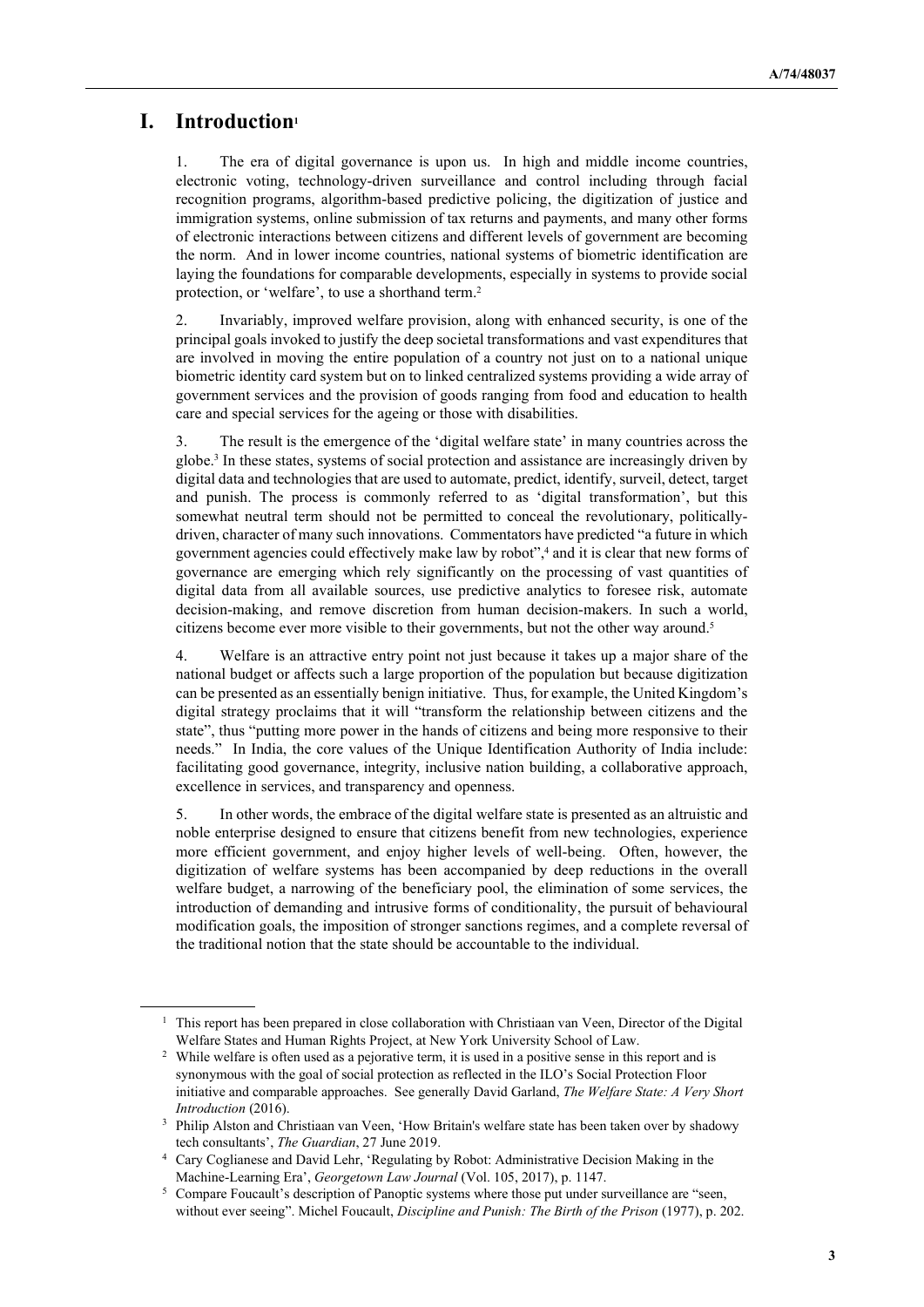6. These other outcomes are promoted in the name of efficiency, targeting, incentivizing work, rooting out fraud, strengthening responsibility, encouraging individual autonomy, and responding to the imperatives of fiscal consolidation. Through the invocation of what are often ideologically-charged terms, neoliberal economic policies are seamlessly blended into what are presented as cutting edge welfare reforms, which in turn are often facilitated, justified, and shielded by new digital technologies. Although the latter are presented as being 'scientific' and neutral, they can reflect values and assumptions that are far removed from, and may be antithetical to, the principles of human rights. In addition, because of the relative deprivation and powerlessness of many welfare recipients, conditions, demands and forms of intrusiveness are imposed that would never have been accepted if they had instead been piloted in programs applicable to better-off members of the community.

7. Despite the enormous stakes involved not just for millions of individuals but for societies as a whole, these issues have, with a few notable exceptions,<sup>6</sup> garnered remarkably little attention. The mainstream tech community has been guided by official pre-occupations with efficiency, budget-savings, and fraud detection. The welfare community has tended to see the technological dimensions as separate from the policy developments, rather than as being integrally linked. And those in the human rights community concerned with technology have understandably been focused instead on concerns such as the emergence of the surveillance state, the potentially fatal undermining of privacy, the highly discriminatory impact of many algorithms, and the consequences of the emerging regime of surveillance capitalism.

8. But the threat of a digital dystopia is especially significant in relation to the emerging digital welfare state. This report aims to redress the neglect of these issues to date by providing a systematic account of the ways in which digital technologies are used in the welfare state and of their implications for human rights. It concludes by calling for the regulation of digital technologies, including artificial intelligence, to ensure compliance with human rights, and for a rethinking of the positive ways in which the digital welfare state could be a force for the achievement of vastly improved systems of social protection.

9. The report builds in part on country reports by the Special Rapporteur on visits to the United States in 2017 and the United Kingdom in 2018 which drew attention to the increasing use of digital technologies in social protection systems. In preparing the report, the Special Rapporteur consulted with representatives of various digital rights groups, leading scholars, and other stakeholders, first in a meeting hosted by the Digital Freedom Fund in Berlin in February 2019, and then at another sponsored by the Center for Information Technology Policy at Princeton University in April 2019.<sup>7</sup> In addition, a formal call for contributions resulted in some 60 submissions from 34 countries, $\frac{8}{3}$  including 22 governments, as well as international and national civil society organizations, National Human Rights Institutions, academics, and individuals. While it is impossible to do justice to these rich and detailed submissions in such a necessarily brief report, the Special Rapporteur has made them electronically available<sup>9</sup> and will continue analyzing them in the context of ongoing work on the digital welfare state.<sup>10</sup>

<sup>6</sup> For pioneering work on the impact of digital technologies on the American welfare state, especially on the poorest individuals in the system, see Virginia Eubanks, Automating Inequality (2018). See also Cathy O'Neil, Weapons of Math Destruction (2016) and Khiara Bridges, The Poverty of Privacy Rights (2017).

<sup>7</sup> https://www.princeton.edu/news/2019/04/18/panelists-tell-un-expert-artificial-intelligence-offerspromise-and-peril-social.

<sup>8</sup> From: Argentina, Australia, Austria, Azerbaijan, Brazil, Chile, Croatia, Egypt, El Salvador, Estonia, Germany, Greece, Guatemala, India, Italy, Ireland, Kazakhstan, Lebanon, Mexico, Nicaragua, Nigeria, Netherlands, New Zealand, Oman, Pakistan, Philippines, Poland, Qatar, Russian Federation, Senegal, South Africa, Switzerland, United Kingdom, and the United States.

<sup>9</sup> https://www.ohchr.org/EN/Issues/Poverty/Pages/SubmissionsGADigitalTechnology.aspx.

<sup>10</sup> https://chrgj.org/people/christiaan-van-veen/.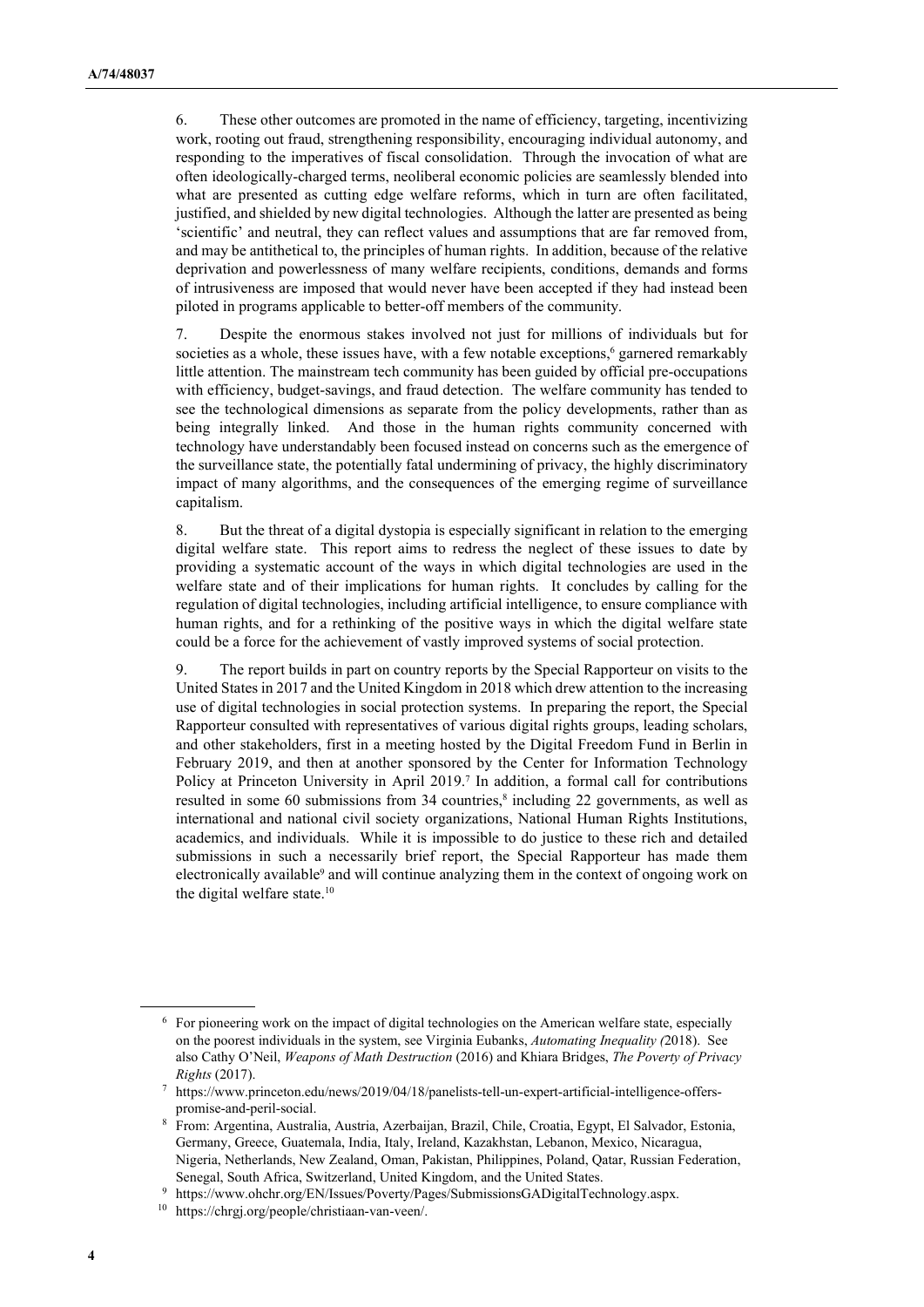# II. Uses of digital technologies in the welfare state

10. From the many submissions received, and on the basis of various case studies addressed in the literature, it is possible to distinguish various ways, and different stages in the welfare context, in which digital innovation has been most prominently used.

#### A. Identity verification

11. Establishing every person's legal identity, including through birth registration, by the year 2030 is the aim of Sustainable Development Goal (SDG) 16.9. A verifiable identity is essential for applying for benefits, establishing entitlement, receiving benefits, and appealing against denial. For the Government or other provider, it avoids duplication and fraud, it facilitates accurate targeting, and it enhances efficiency. Traditionally, paper and/or plastic documents have been used in forms such as birth certificates, identity cards and passports. These systems function reasonably well in most of the Global North, although 21 million adults in the United States do not have government-issued photo ID.11 In the Global South, 502 million people in sub-Saharan Africa and 357 million in South Asia lack official identification.<sup>12</sup> In Liberia, for example, birth registration stands at only 5 per cent and national identity cards were not introduced until 2015.<sup>13</sup>

12. In response, the World Bank, regional development organizations and bilateral donors have launched new programs to promote access to identity documents. In particular, the World Bank's 'ID4D' (Identification for Development)<sup>14</sup> campaign has focused heavily on promoting digital technologies as the key solution. This is explicitly stated in the 'Principles on Identification for Sustainable Development', which have been widely endorsed, including by MasterCard.<sup>15</sup>

13. The Principles acknowledge that there are both pros and cons involved. On the positive side, it is claimed that digital technology can "create huge savings for citizens, governments, and businesses by reducing transaction costs, increasing efficiency, and driving innovation in service delivery, particularly to the poorest and most disadvantaged groups in society".16 Digital identity systems can also "improve governance, boost financial inclusion, reduce gender inequalities by empowering women and girls, and increase access to health services and social safety nets for the poor".<sup>17</sup>

14. But in addition to this impressive and by now familiar sales pitch, the Principles, and similar documents,<sup>18</sup> also recognize possible downsides ranging from political backlash to privacy and (cyber)security concerns. Solutions for dealing with those risks are often either technological or take the form of soft law norms. Thus a comparable United States Agency for International Development (USAID) document calls for "open source solutions" and developing good "practices for data privacy" to resolve the relevant problems. While the World Bank Principles refer to isolated human rights principles such as Article 7 of the

<sup>11</sup> https://www.ohchr.org/Documents/Issues/Poverty/DigitalTechnology/PrivacyInternational.pdf

<sup>&</sup>lt;sup>12</sup> USAID, 'Identity in a Digital Age' (2017), p. 8.

<sup>&</sup>lt;sup>13</sup> Bronwen Manby, Citizenship in Africa (2018), p. 3.

<sup>14</sup> https://id4d.worldbank.org/

<sup>&</sup>lt;sup>15</sup> World Bank and Center for Global Development, 'Principles on Identification for Sustainable Development: Toward the Digital Age', February 2017, at http://documents.worldbank.org/curated/en/213581486378184357/pdf/Principles-on-identificationfor-sustainable-development-toward-the-digital-age.pdf

<sup>&</sup>lt;sup>16</sup> World Bank and Center for Global Development, 'Principles on Identification for Sustainable Development: Toward the Digital Age', February 2017, p. 5, available from: http://documents.worldbank.org/curated/en/213581486378184357/pdf/Principles-on-identificationfor-sustainable-development-toward-the-digital-age.pdf;

<sup>17</sup> Id.

<sup>&</sup>lt;sup>18</sup> USAID, 'Identity in a Digital Age' (2017); McKinsey, 'Digital Identification: A Key to Inclusive Growth', January 2019, at

https://www.mckinsey.com/~/media/mckinsey/featured%20insights/innovation/the%20value%20of% 20digital%20id%20for%20the%20global%20economy%20and%20society/digital-id-a-key-toinclusive-growth-january%202019.ashx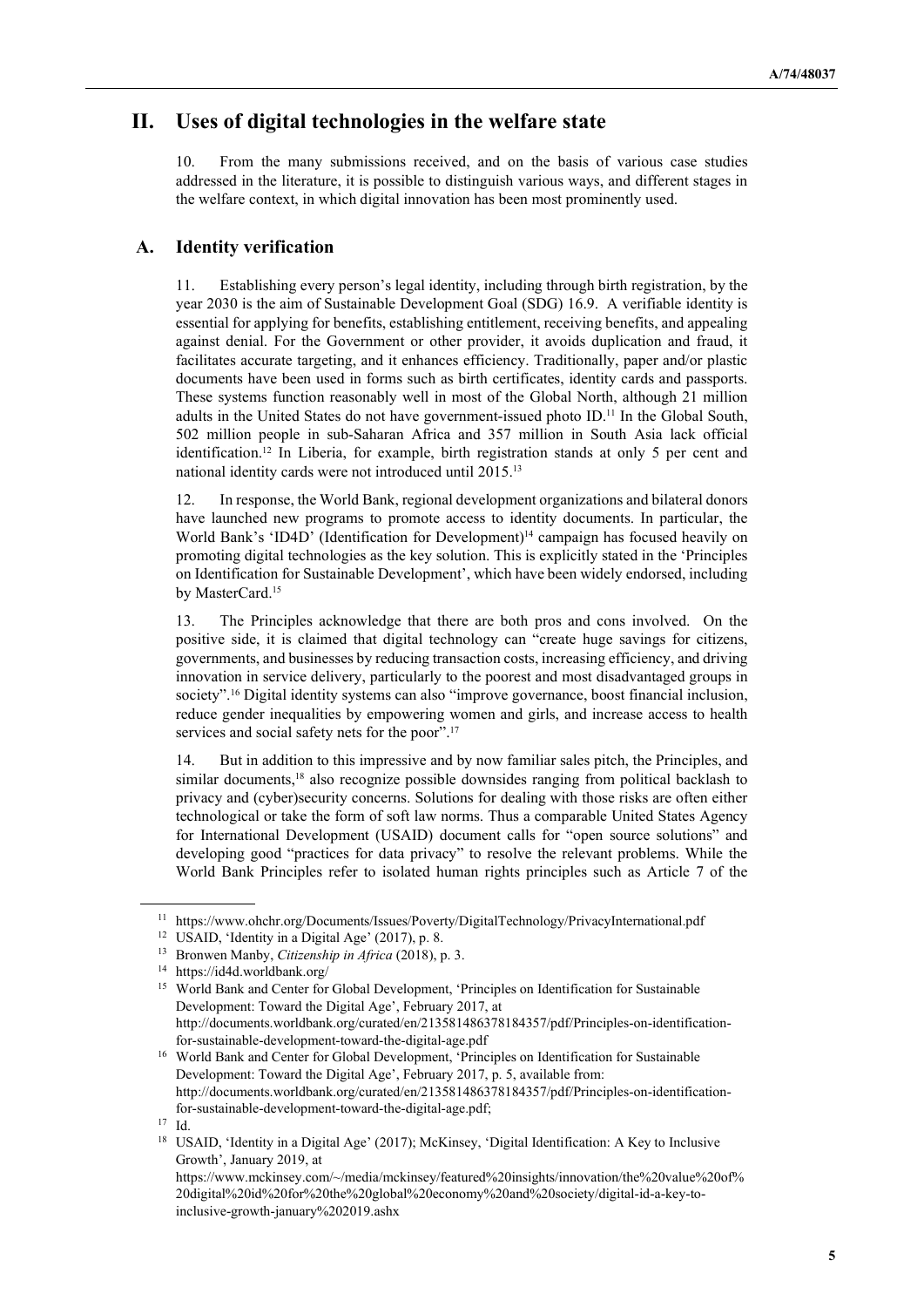Convention on the Rights of the Child, they rely primarily on the need to create an interoperable system using open standards, and protecting 'privacy through system design'.

15. The world's largest biometric identification system is Aadhaar in India, which is a 12 digit unique identifying number issued to Indian residents. It contains both demographic and biometric information, including an iris scan, a photograph and fingerprints. It is used to verify the identity of recipients of benefits and subsidies and is now mandatory to access those social rights.19 It was first introduced in 2009 and now covers more than 1.2 billion people,20 and has been enthusiastically endorsed by the international development community.21 The World Bank has praised it for "overcoming complex information problems, [thereby helping] willing governments to promote the inclusion of disadvantaged groups",22 and has enthusiastically encouraged other governments to learn from the experience,<sup>23</sup> and over 20 countries are reported to have expressed an interest in emulating Aadhaar.<sup>24</sup>

16. It nevertheless remains controversial domestically. Critics have reportedly been harassed and surveilled for their opposition,<sup>25</sup> and the scheme has been criticized for unnecessarily collecting biometric information, for severe shortcomings in legislative oversight, function creep, facilitating surveillance and other intrusions on the right to privacy, exacerbating cybersecurity issues, and creating barriers to accessing a range of social rights.<sup>26</sup>

17. In 2018 India's Supreme Court, in a 1448-page landmark ruling, upheld Aadhar's constitutionality, albeit with some caveats. The court appeared to view the use of biometric identification technology in the context of providing welfare benefits as being legitimate, proportional and even inevitable. In a welfare state, Aadhaar's aim of ensuring that benefits reach the intended beneficiary was "naturally a legitimate State aim".27 In balancing the rights to social security and privacy, the court held that registering biometric data represented a 'minimal' inroad into privacy rights,<sup>28</sup> and went so far as to characterize Aadhaar as "a vital tool of ensuring good governance in a social welfare state".29 But the Supreme Court's ruling has apparently not put an end to the controversy surrounding the scheme.<sup>30</sup>

18. In 2019 Kenya required all of its citizens, including those living abroad, and all foreign nationals and refugees in the country, above the age of 6, to obtain a national ID in order to access government services, including welfare benefits.31 This involved providing biometric data including fingerprints, hand geometry, earlobe geometry, retina and iris patterns, voice waves and DNA in digital form. In response to a case claiming that this Huduma Namba program violated the rights to privacy, equality, non-discrimination and public participation, the High Court issued an interim order allowing the registration process to continue, but on a voluntary basis and on the basis that the disbursement of government services and benefits could not be made conditional on participation. Subsequently, registration has proceeded

<sup>19</sup> See, e.g., Centre for Communication Governance at National Law University Delhi, at https://www.ohchr.org/Documents/Issues/Poverty/DigitalTechnology/NationalLawUniversityDelhi.p df.

<sup>20</sup> https://economictimes.indiatimes.com/news/politics-and-nation/national-population-register-toinclude-aadhaar-details/articleshow/70528850.cms?from=mdr.

<sup>&</sup>lt;sup>21</sup> Jeanette Rodrigues, 'India ID Program Wins World Bank Praise Despite 'Big Brother' Fears', 15 March 2017, available from: https://www.bloomberg.com/news/articles/2017-03-15/india-idprogram-wins-world-bank-praise-amid-big-brother-fears.

<sup>&</sup>lt;sup>22</sup> World Bank, World Development Report 2016, p. 2.

<sup>&</sup>lt;sup>23</sup> https://www.livemint.com/Politics/UEQ9o8Eo8RiaAaNNMyLbEK/Aadhaar-goes-global-findstakers-in-Russia-and-Africa.html.

<sup>24</sup> https://factordaily.com/aadhaar-india-stack-export/.

<sup>25</sup> https://www.reuters.com/article/us-india-aadhaar-breach/critics-of-indias-id-card-project-say-theyhave-been-harassed-put-under-surveillance-idUSKBN1FX0H0

<sup>&</sup>lt;sup>26</sup> Submission to the Special Rapporteur by the National Law University, Delhi.

<sup>27</sup> Supreme Court of India, Writ Petition (Civil) No. 494 of 2012, p. 341.

<sup>28</sup> Id., p. 377.

<sup>29</sup> Id., p. 553.

<sup>30</sup> https://www.nytimes.com/2018/09/26/technology/india-id-aadhaar-supreme-court.html.

<sup>&</sup>lt;sup>31</sup> Amnesty International, at https://www.ohchr.org/Documents/Issues/Poverty/DigitalTechnology/AmnestyInternational.pdf.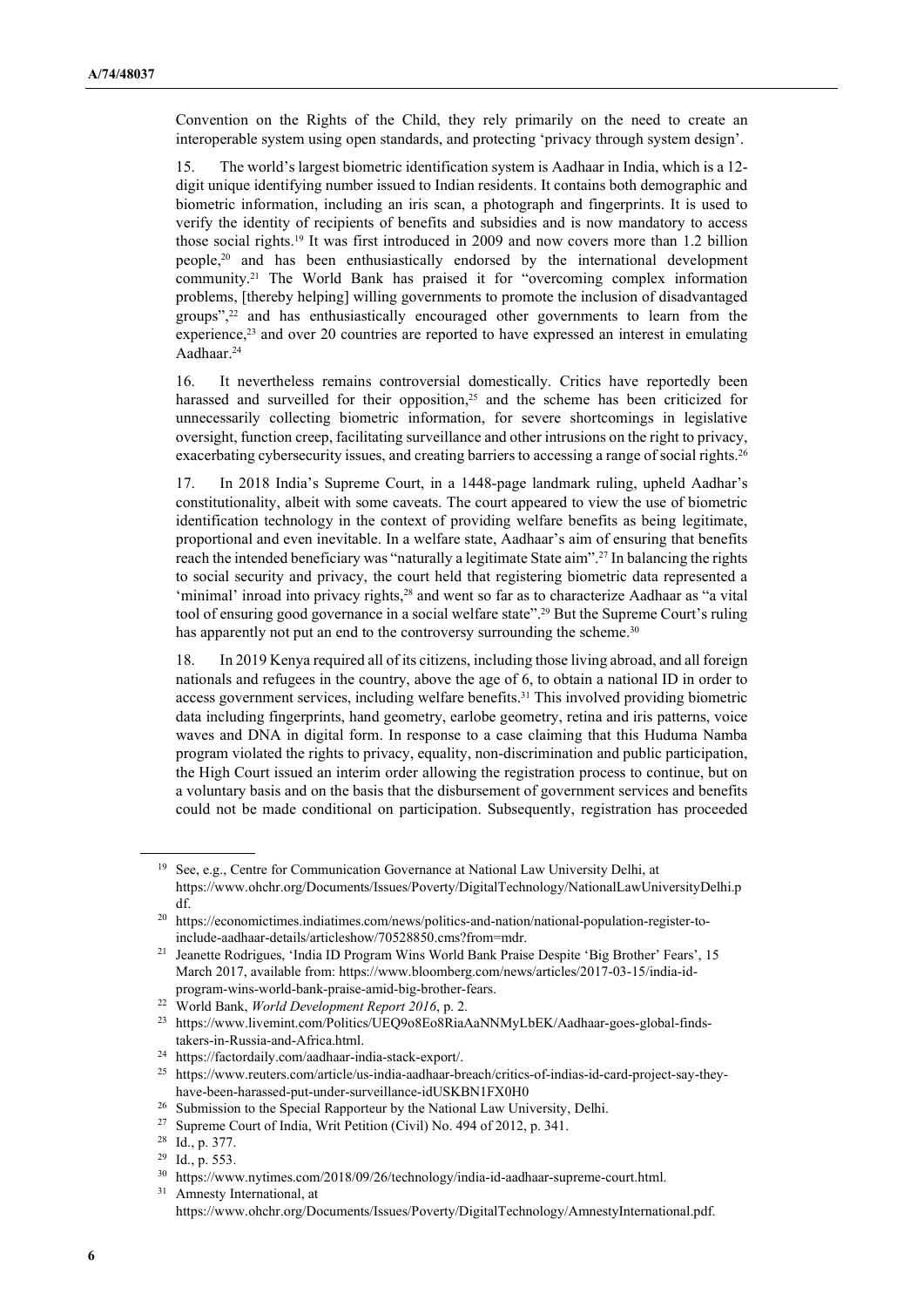apace, some two-thirds of the population has been registered, $32$  and the Government is reportedly threatening to exclude unregistered individuals from access to benefits or the right to vote.<sup>33</sup>

19. In South Africa, the South African Social Security Agency (SASSA), distributes noncontributory and means-tested social grants to around one-third of the population, including for example grants for child support, for pensioners, and for persons with disabilities.<sup>34</sup> In 2012, SASSA contracted with the company Cash Paymaster Services (CPS), a subsidiary of Net1, to deliver the grants.<sup>35</sup> CPS registered beneficiaries by collecting their biometric information (finger prints and, originally, voice recordings) and beneficiaries were issued MasterCard debit cards with biometric functionality and a linked bank account by Net1 and Grindrod Bank in association with SASSA.<sup>36</sup> After much controversy surrounding the tender to CPS, the fees charged by CPS, deductions made to social grants on these accounts as well as privacy concerns surrounding the processing of card holder data, SASSA changed providers in 2018 by entering into a partnership with the South African Post Office (SAPO). SASSA and SAPO will provide new biometric cards. The change from CPS to SAPO has been complex and has led to questions about effective access to social grants by beneficiaries in South Africa.<sup>37</sup>

20. Many other examples could be given of countries using or exploring digital identity systems, including Argentina,<sup>38</sup> Bangladesh,<sup>39</sup> Chile,<sup>40</sup> Ireland, Jamaica,<sup>41</sup> Malaysia,<sup>42</sup> the Philippines,<sup>43</sup> and the United States.<sup>44</sup>

## B. Eligibility assessment

21. Automated programs are increasingly used to assess eligibility in many countries. An especially instructive case was the automation of eligibility decisions in Ontario in 2014 through the Social Assistance Management System (SAMS) which relied on Cúram, a customizable off-the-shelf IBM software package, also used in welfare programs in Canada, the United States, Germany, Australia and New Zealand.<sup>45</sup>

22. In 2015 the Ontario Auditor-General reported on 1,132 cases of errors with eligibility determinations and payment amounts under SAMS involving about \$140 million. The total expenditure on SAMS by late 2015 was \$290 million.<sup>46</sup> The new system reportedly led caseworkers to resort to subterfuges to ensure that beneficiaries were fairly treated, made decisions very difficult to understand, and created significant additional work for staff.<sup>47</sup>

<sup>32</sup> Id.

<sup>33</sup> https://www.standardmedia.co.ke/article/2001334286/you-ll-miss-vital-services-without-hudumanamba.

<sup>34</sup> https://www.dfa.co.za/news/budget2019-social-grants-to-increase-19404725.

<sup>35</sup> Black Sash, at https://www.ohchr.org/Documents/Issues/Poverty/DigitalTechnology/BlackSash.pdf.

<sup>36</sup> https://newsroom.mastercard.com/press-releases/more-than-2-5-million-mastercard-debit-cardsissued-to-social-welfare-beneficiaries-in-south-africa/.

<sup>37</sup> https://citizen.co.za/business/1944057/post-office-set-to-take-over-cash-payments-from-cps/.

<sup>&</sup>lt;sup>38</sup> Submission to the Special Rapporteur by the Government of Argentina.

<sup>39</sup> https://privacyinternational.org/examples/2878/bangladesh-biometrics-needed-access-welfarepayment.

<sup>&</sup>lt;sup>40</sup> In Chile, facial recognition technology is used to deliver school meals: See https://www.ohchr.org/Documents/Issues/Poverty/DigitalTechnology/PrivacyInternational.pdf.

<sup>41</sup> https://opm.gov.jm/portfolios/national-identification-system/.

<sup>42</sup> https://www.opengovasia.com/malaysias-digital-id-project-to-be-finalised-by-2019/.

<sup>43</sup> https://psa.gov.ph/philsys.

<sup>44</sup> See for example the use of digital technologies in the CalWORKs program in California, the United States, at

https://www.ohchr.org/Documents/Issues/Poverty/DigitalTechnology/HumanRightsWatch.pdf. <sup>45</sup> Submission to the Special Rapporteur by Human Rights Watch, available from:

https://www.ohchr.org/Documents/Issues/Poverty/DigitalTechnology/HumanRightsWatch.pdf.

<sup>2015</sup> Annual Report of the Office of the Auditor General of Ontario, p. 475.

<sup>&</sup>lt;sup>47</sup> Jennifer Raso, 'Displacement as Regulation: New Regulatory Technologies and Front Line Decision Making in Ontario Works', Canadian Journal of Law and Society, Vol. 32, (2017) 75.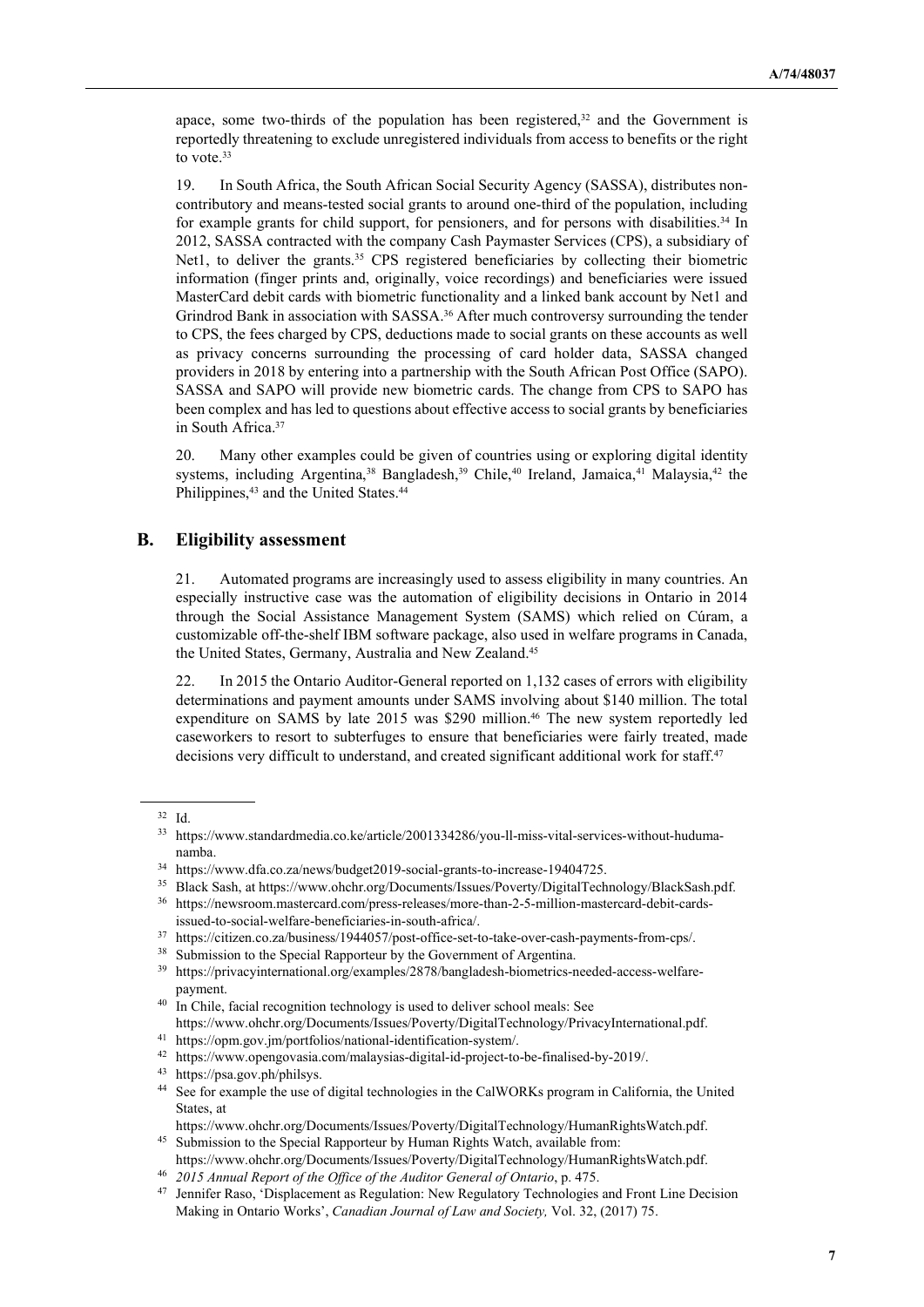#### C. Welfare benefit calculation and payments

23. The calculation and payment of benefits is increasingly done through digital technologies without the involvement of caseworkers and other human decision-makers. While such systems offer many potential advantages, the Special Rapporteur also received information about prominent examples of system errors or failures that generated major problems for large numbers of beneficiaries. These included the 'Robodebt' fiasco in Australia,<sup>48</sup> the Real Time Information system in the United Kingdom,<sup>49</sup> and the SAMS system in Canada.

24. Electronic payment cards or debit cards are also increasingly being issued to welfare recipients. Information provided to the Special Rapporteur in relation to such programs in New Zealand, Australia and South Africa reveal very similar problems. First, beneficiaries often face difficulties accessing and fully utilizing their right to social security.<sup>50</sup> Second, when such cards are clearly recognizable as welfare-related, users have expressed feelings of disempowerment, embarrassment and shame,<sup>51</sup> a problem exacerbated when the users come from communities long accustomed to exclusion.52 Third, electronic cards enable monitoring and surveillance of behavioral data by welfare authorities and private actors, thus raising important human rights concerns.<sup>53</sup>

25. Fourth, the outsourcing of the issuance and administration of electronic cards to private companies has led to problems such as users being encouraged to pay for commercial financial products and the imposition of user fees.<sup>54</sup> More generally the ethos surrounding such cards has often reflected stereotypes such as the financial untrustworthiness and irrationality of those living in poverty.

#### D. Fraud prevention and detection

26. Fraud and error in welfare systems can potentially involve very large sums of money and have long been a major concern for governments. It is thus unsurprising that many of the digital welfare systems that have been introduced have been designed with a particular emphasis on the capacity to match data from different sources in order to expose deception and irregularities on the part of welfare applicants. Nevertheless, evidence from country missions undertaken by the Special Rapporteur,<sup>55</sup> along with other cases examined,<sup>56</sup> suggests that the magnitude of these problems is frequently overstated and that there is sometimes a wholly disproportionate focus on this particular dimension of the complex welfare equation. Images of supposedly wholly undeserving individuals receiving large government welfare payments, such as Ronald Reagan's 'welfare queen' trope, have long been used by conservative politicians to discredit the very concept of social protection. The risk is that the digital welfare state provides endless possibilities for taking surveillance and intrusion to new and deeply problematic heights.

<sup>49</sup> Statement on Visit to the United Kingdom, 16 November 2018, at: https://www.ohchr.org/EN/NewsEvents/Pages/DisplayNews.aspx?NewsID=23881&LangID=E.

<sup>54</sup> http://theconversation.com/the-real-risks-behind-south-africas-social-grant-payment-crisis-73224

<sup>48</sup> Terry Carney, 'The New Digital Future for Welfare: Debts Without Legal Proofs or Moral Authority?', UNSW Law Journal Forum (March, 2018) p. 1; Report by the Acting Commonwealth Ombudsman, Richard Glenn, 'Centrelink's automated debt raising and recovery system', April 2017, p. 7-8; Submission to the Special Rapporteur by Monash University.

<sup>50</sup> https://www.ohchr.org/Documents/Issues/Poverty/DigitalTechnology/GriffithUniversity.docx.

<sup>51</sup> https://www.ohchr.org/Documents/Issues/Poverty/DigitalTechnology/NicoleNaujokas.docx.

<sup>52</sup> https://www.theguardian.com/australia-news/2017/jan/09/ration-days-again-cashless-welfare-cardignites-shame.

<sup>53</sup> https://www.ohchr.org/Documents/Issues/Poverty/DigitalTechnology/UniversityAuckland.docx.

<sup>55</sup> Statement on Visit to the United Kingdom, by Professor Philip Alston, United Nations Special .Rapporteur on extreme poverty and human rights, 16 November 2018, available from: https://www.ohchr.org/EN/NewsEvents/Pages/DisplayNews.aspx?NewsID=23881&LangID=E.

<sup>56</sup> See the SyRI case from the Netherlands, n86 below.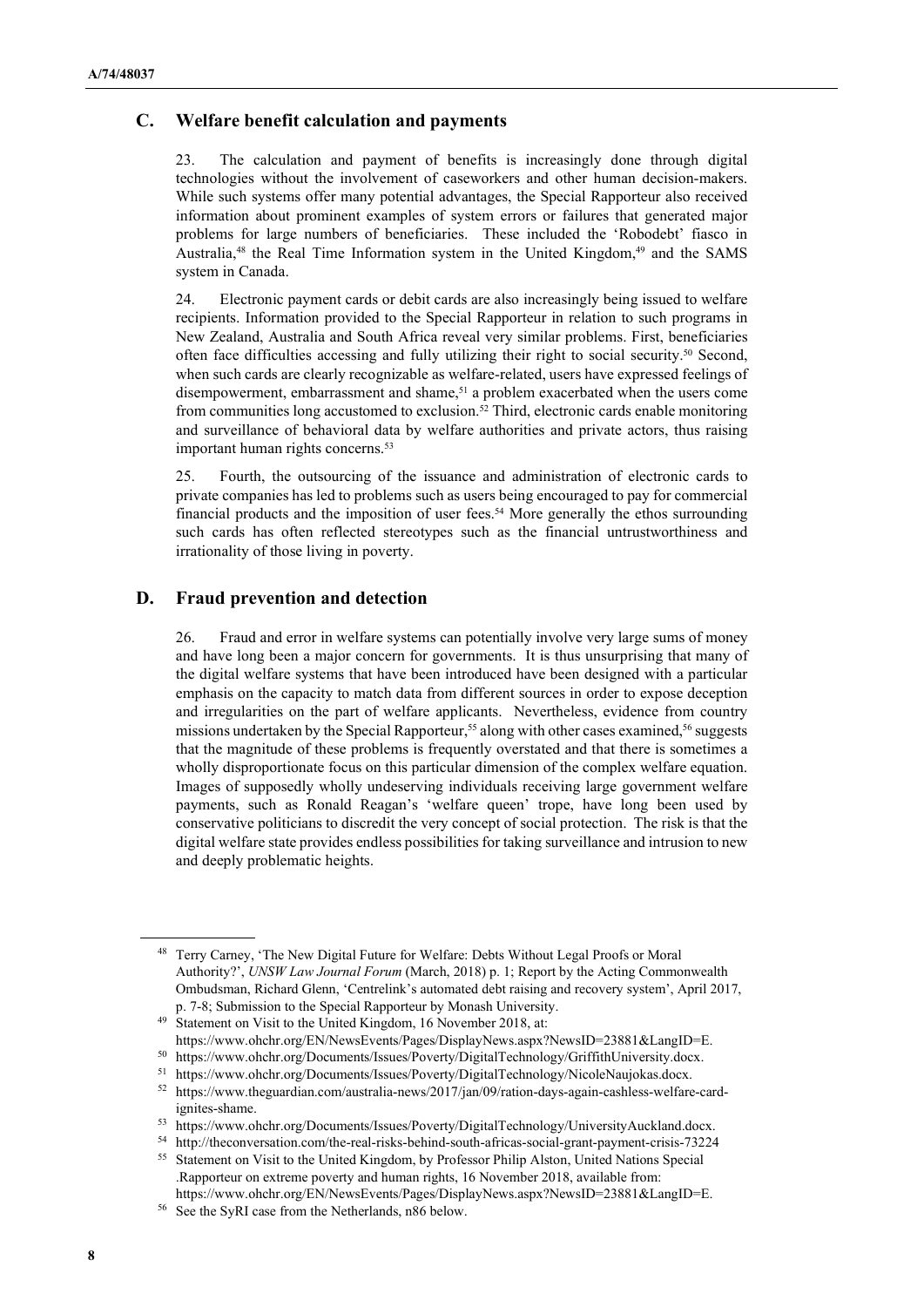## E. Risk scoring and need classification

27. Risk calculation is inevitably at the heart of the design of welfare systems and digital technologies can achieve very high levels of sophistication in this regard. In addition to fraud detection and prevention, child protection has been a major focus in this area, as illustrated by examples from countries as diverse as the United States,<sup>57</sup> New Zealand,<sup>58</sup> the United Kingdom,<sup>59</sup> and Denmark.<sup>60</sup> Governments have also applied these techniques to determine whether unemployment assistance will be provided and at what level. A prominent such scheme in Poland was held unconstitutional,<sup>61</sup> but an algorithm-based system in Austria continues to categorize unemployed jobseekers to determine the support they will receive from government jobcenters.<sup>62</sup>

28. Many other areas of the welfare state will also be affected by new technologies used to score risks and classify needs.<sup>63</sup> While such approaches offer many advantages, it is also important to take account of the problems that can arise. First there are many issues raised by determining an individual's rights on the basis of predictions derived from the behavior of a general population group.64 Second, the functioning of the technologies and how they arrive at a certain score or classification is often secret, thus making it difficult to hold governments and private actors to account for potential rights violations.65 Third, risk-scoring and need categorization can reinforce or exacerbate existing inequalities and discrimination.<sup>66</sup>

## F. Communication between welfare authorities and beneficiaries

29. Communications that previously took place in person, by phone or by letter are increasingly being replaced by online applications and interactions. Various submissions to the Special Rapporteur cited problems with the Universal Credit system in the United Kingdom, including difficulties linked to a lack of internet access and/or digital skills,<sup>67</sup> and

<sup>57</sup> Virginia Eubanks, Automating Inequality (2018); Alexandra Chouldechova et. al., 'A case study of algorithm-assisted decision making in child maltreatment hotline screening decisions', Proceedings of Machine Learning Research 81:1–15, 2018; https://www.nytimes.com/2018/01/02/magazine/can-analgorithm-tell-when-kids-are-in-danger.html.

<sup>58</sup> Philip Gillingham, 'Predictive Risk Modelling to Prevent Child Maltreatment: Insights and Implications from Aotearoa/New Zealand', Journal of Public Child Welfare (Vol. 11, 2017), p. 150.

<sup>59</sup> https://www.theguardian.com/society/2018/sep/16/councils-use-377000-peoples-data-in-efforts-topredict-child-abuse; https://www.communitycare.co.uk/2019/06/14/county-becomes-latest-authoritytrial-predictive-algorithms-childrens-social-work/.

<sup>60</sup> https://foreignpolicy.com/2018/12/25/the-welfare-state-is-committing-suicide-by-artificialintelligence/.

<sup>61</sup> Polish Supreme Court, case K 53/16, 6 June 2018, http://trybunal.gov.pl/postepowanie-iorzeczenia/komunikaty-prasowe/komunikaty-po/art/10168-zarzadzanie-pomoca-kierowana-do-osobbezrobotnych.

<sup>62</sup> EpicenterWorks, at

https://www.ohchr.org/Documents/Issues/Poverty/DigitalTechnology/EpicenterWorks.pdf

<sup>63</sup> See, for example, Data Justice Lab, 'Data Scores as Governance: Investigating uses of citizen scoring in public services', December 2018.

<sup>64</sup> University of Queensland, at https://www.ohchr.org/Documents/Issues/Poverty/DigitalTechnology/University\_of\_Queensland.pdf; and Data Justice Lab, at https://www.ohchr.org/Documents/Issues/Poverty/DigitalTechnology/UniversityCardiff.pdf ("Household-level and individual-level data relies on a fundamental personalization of risk, attaching risk factors to individual characteristics and behaviour that can lead to individualized responses to

social ills being privileged over collective and structural responses, such as issues of inequality, poverty or racism.").

<sup>65</sup> London School of Economics and Political Science, at

https://www.ohchr.org/Documents/Issues/Poverty/DigitalTechnology/LSE.pdf.

<sup>66</sup> "But human bias is built in to the predictive risk model." https://www.wired.com/story/excerpt-fromautomating-inequality/.

<sup>67</sup> Scottish Council for Voluntary Organisations, at https://www.ohchr.org/Documents/Issues/Poverty/DigitalTechnology/ScottishCouncilVoluntaryOrga nisations.pdf; and Citizens Advice Scotland, at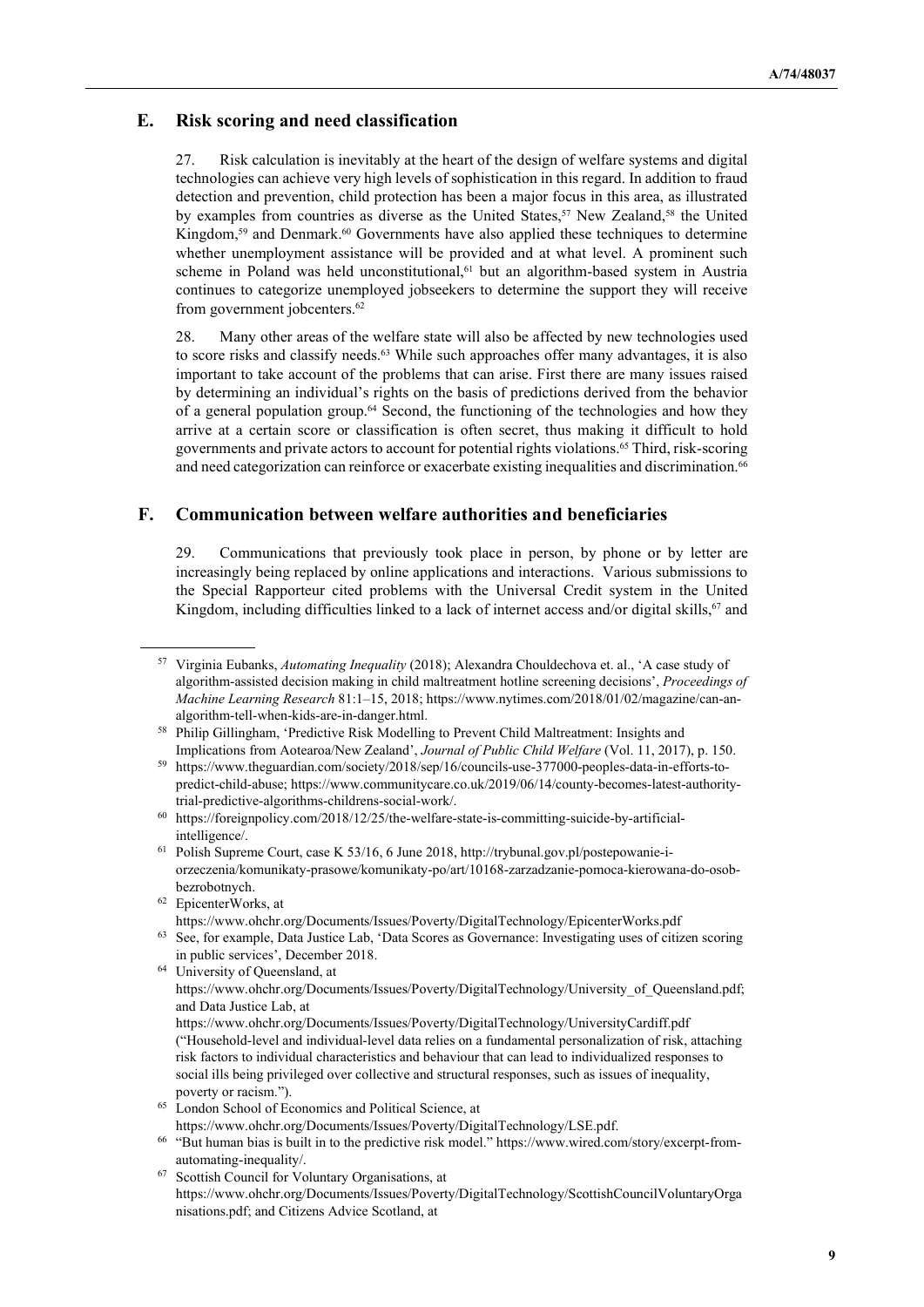the extent to which online portals can create confusion and obfuscate legal decisions, thereby undermining the right of claimants to understand and appeal decisions affecting their social rights.<sup>68</sup> Similar issues were also raised in relation to other countries including Australia,<sup>69</sup> and Greece.<sup>70</sup>

30. Another problem is the likelihood that once the entire process of applying and maintaining benefits is moved online, the situation invites further digital innovation. In 2018 Sweden was forced to reverse a complex digital system used by the Employment Service to communicate with jobseekers because of problems that led to as many as 15% of the system's decisions probably being incorrect.<sup>71</sup>

31. Australia's Targeted Compliance Framework (TCF) requires job seekers to interact with a digital dashboard to report mandatory activities and to check their compliance status. Failure to meet a 'mutual obligation' can automatically, without the involvement of a human decision-maker, lead to suspension of payments or the imposition of financial penalties. Submissions have highlighted problems due to a lack of internet access and digital literacy, to the rigidity of an automated system which fails to take real-life situations into account.<sup>72</sup>

## III. Making digital technologies work for social protection

32. Digital technologies, including artificial intelligence, have huge potential to promote the many benefits that are consistently cited by their proponents. They are already doing so for those who are economically secure and can afford to pay for the new services. They could also make an immense positive difference in improving the well-being of the less well-off members of society, but this will require deep changes in existing policies. The leading role in any such effort will have to be played by governments through appropriate fiscal policies and incentives, regulatory initiatives, and a genuine commitment to designing the digital welfare state not as a Trojan Horse for neoliberal hostility towards welfare and regulation but as a way to ensure a decent standard of living for everyone in society.

33. This report has sought to highlight problems that are specific to the ways in which the digital welfare state has been envisioned and implemented. But many of the changes required to avoid a digital dystopia will need to range more broadly. In addressing the General Assembly on 24 September 2019 the Prime Minister of the United Kingdom warned of the dangers of the digital age, singling out: (i) the risk of 'round-the-clock surveillance'; (ii) the perils of algorithmic decision-making; (iii) the difficulty of appealing against computergenerated determinations; and (iv) the inability to plead extenuating circumstances when the decision-maker is an algorithm. He concluded rather ominously by suggesting that "[d]igital authoritarianism is … an emerging reality."<sup>73</sup>

34. His comments resonate strongly in the context of the digital welfare state, including in relation to the United Kingdom's Universal Credit system. There is no magic recipe for

https://www.ohchr.org/Documents/Issues/Poverty/DigitalTechnology/ChildPovertyActionsGroup\_1.p df.

<sup>68</sup> Child Poverty Action Group, 'Computer Says No!', May 2019, available from: https://www.ohchr.org/Documents/Issues/Poverty/DigitalTechnology/ChildPovertyActionsGroup\_2.p df.

<sup>&</sup>lt;sup>69</sup> Senate Community Affairs References Committee, Parliament of Australia, Design, scope, costbenefit analysis, contracts awarded and implementation associated with the Better Management of the Social Welfare System Initiative (June, 2017), p. 60.

<sup>70</sup> Submission to the Special Rapporteur by the Government of Greece.

<sup>71</sup> AlgorithmWatch, 'Sweden: Rogue algorithm stops welfare payments for up to 70,000 unemployed', 19 February 2019.

<sup>72</sup> Human Rights Law Centre, at https://www.ohchr.org/Documents/Issues/Poverty/DigitalTechnology/HumanRightsLawCentre.pdf; and https://www.nssrn.org.au/social-security-rights-review/the-targeted-compliance-frameworkimplications-for-job-seekers/.

<sup>73</sup> https://www.gov.uk/government/speeches/pm-speech-to-the-un-general-assembly-24-september-2019.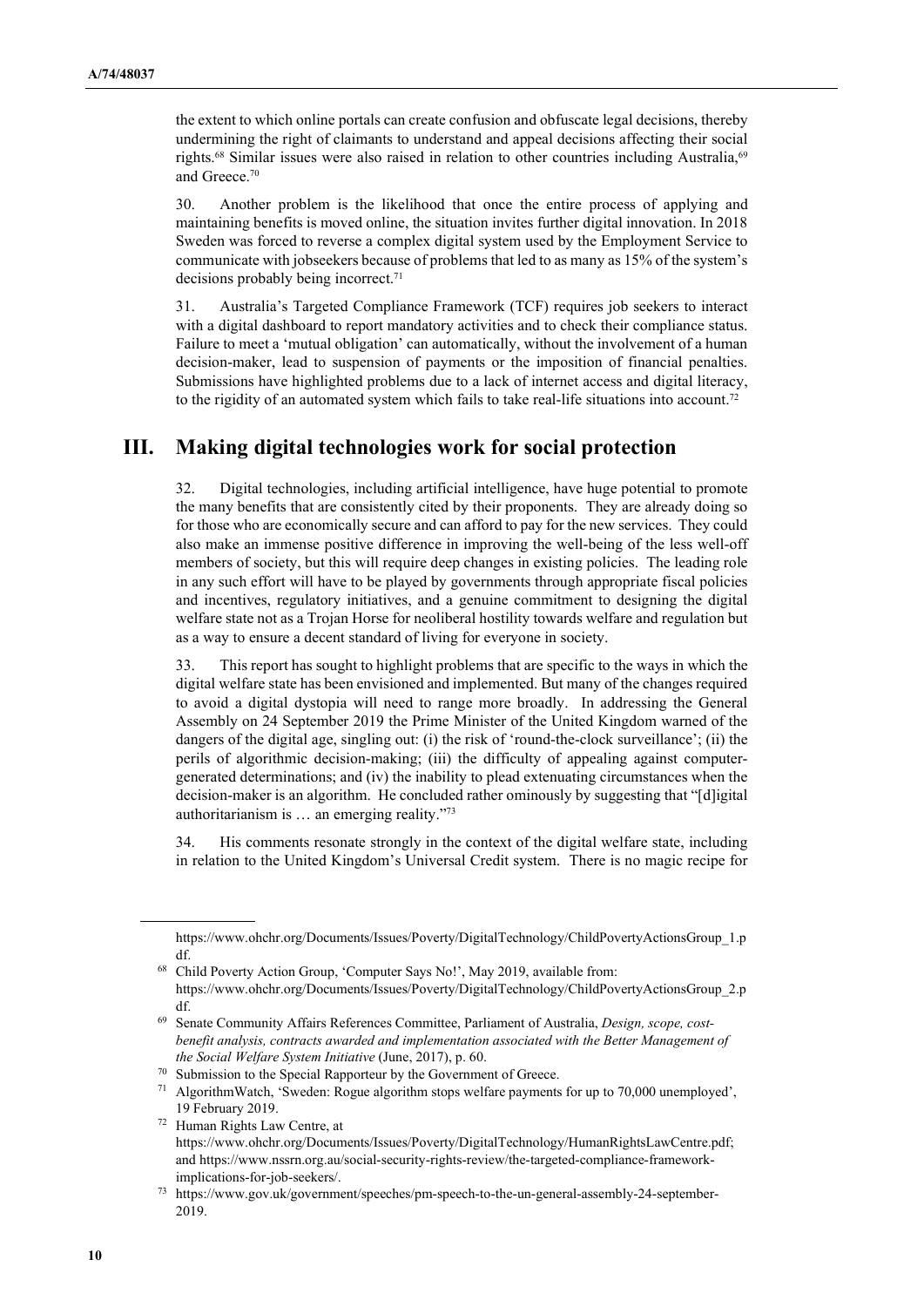avoiding the pitfalls of which he warned, but the following steps could help to make the digital welfare state a force for enhancing rather than undermining human rights.

#### A. Taking human rights seriously and regulating accordingly

35. The United Kingdom Prime Minister concluded his speech by warning that "[u]nless we ensure that new technology reflects" human rights, the Universal Declaration of Human Rights "will mean nothing … ."74 But the reality is that governments have certainly not regulated the tech industry as if human rights were at stake, and the technology sector remains virtually a human rights-free zone. The Big Tech companies and their governmental supporters have worked hard to keep it that way. Their approach can be summed up for present purposes in four propositions.

36. The first is that the ability to innovate requires freedom, especially from regulation. The Facebook founder's early call for the industry to "move fast and break things" epitomizes the importance attached to minimizing legal and governmental constraints. Yet this argument leads inexorably to a handful of powerful executives replacing governments and legislators in determining the directions in which societies will move and the values and assumptions which will drive those developments. The accumulation of vast amounts of capital in the hands of very small elites and the rapid growth in extreme inequality have gone hand in hand with the ascendency of this approach so far.<sup>75</sup>

37. The second proposition is that there are no universal values. In a recent book, the President of Microsoft asked rhetorically: "How can the world converge on a singular approach to ethics for computers when it cannot agree on philosophical issues for people?"<sup>76</sup> Even non-discrimination standards are sometimes presented as being too vague and contested to be useful in regulating AI.77 But these arguments are self-serving and ill-informed. Governments worldwide have accepted universal human rights standards, including in the form of binding legal obligations. And over the past half century or more, these standards have been exhaustively developed and applied by courts, and a wide range of expert and community-based bodies. There remains plenty of room for philosophical disagreements, but there is no absence of agreement on core human values.

38. The third proposition is that governments are inherently slow and clumsy, and tend to respond to yesterday's challenges rather than tomorrow's. As the Republican minority leader of the United States House of Representatives recently argued, "the bureaucratic leviathan [does not have] what it takes to develop or enforce nimble responses to rapid change in the technology industry."78 But while such claims might also be put forward by the proponents of unfettered discretion for the finance, aviation, defence, pharmaceutical, and other industries, it is solely in relation to Big Tech that governments have been prepared to abandon their regulatory responsibilities and acquiesce in a self-regulatory approach to such an extreme degree. There is no justification for such exceptionalism and no empirical evidence to support the claim that there is a fundamental incompatibility between innovation and regulation.

39. And the fourth proposition is that public accountability is unnecessary because the free market is the best regulator.79 Leaving aside the powerful arguments that Big Tech is

<sup>74</sup> Id.

<sup>&</sup>lt;sup>75</sup> See generally Shoshana Zuboff, *The Age of Surveillance Capitalism* (2019); and Emmanuel Saez and Gabriel Zucman, The Triumph of Injustice: How the Rich Dodge Taxes and How to Make Them Pay (2019).

<sup>&</sup>lt;sup>76</sup> Brad Smith and Carol Ann Browne, *Tools and Weapons: The Promise and the Peril of the Digital* Age (2019), p. 207.

 $77$  Public Scrutiny of Automated Decisions: Early Lessons and Emerging Methods, An Upturn and Omidyar Network Report (2018), p. 25, and n. 115 at https://www.omidyar.com/sites/default/files/file\_archive/Public%20Scrutiny%20of%20Automated% 20Decisions.pdf.

<sup>78</sup> Kevin McCarthy, 'Don't Count on Government to Protect Your Privacy', New York Times, 14 June 2019.

See generally Julie Cohen, 'Law for the Platform Economy', 51 U.C. Davis L. Rev. 133 (2017).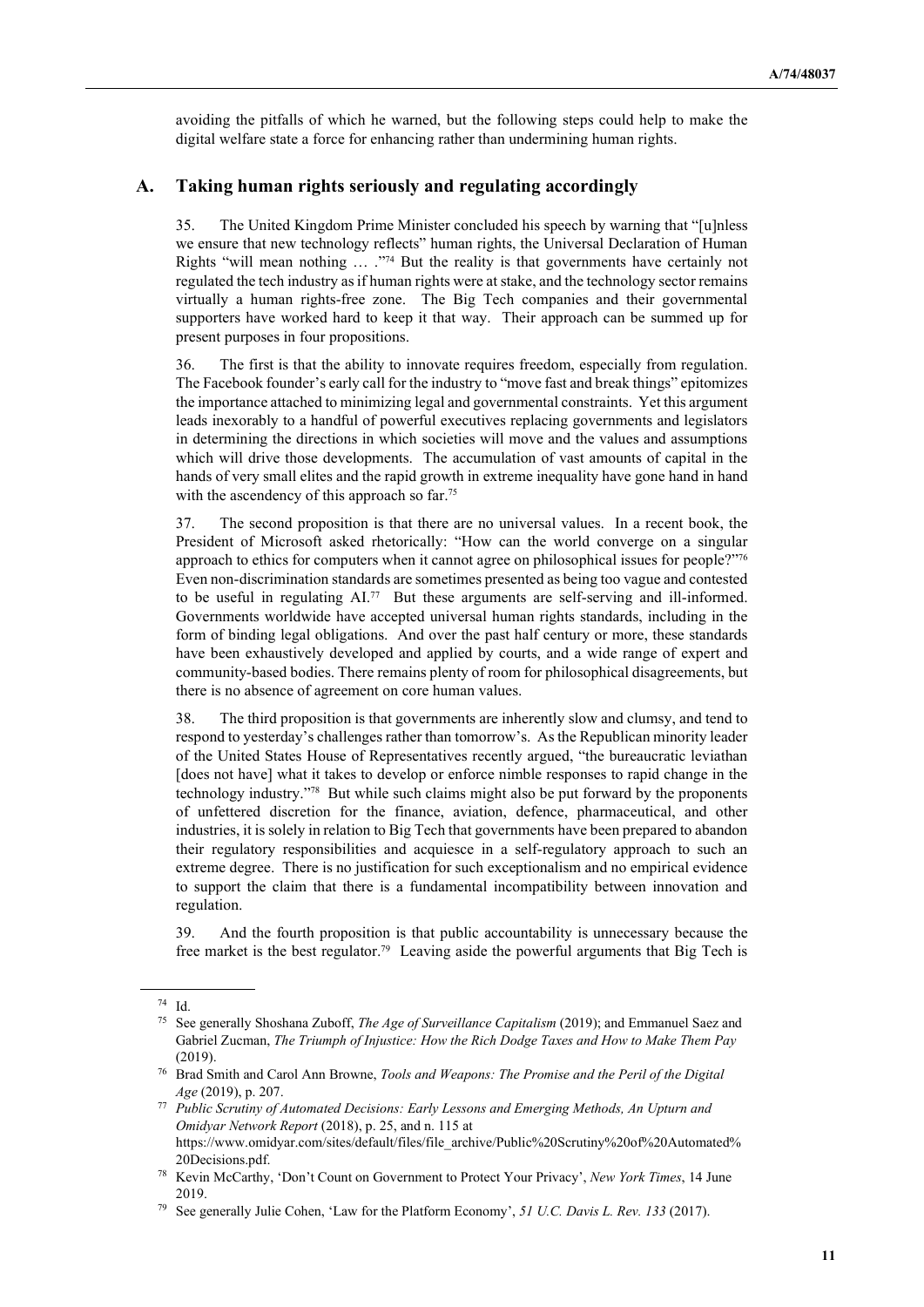deeply anti-competitive and thus immune to many currents of the free market, the great scandals of recent years that have led to the so-called 'techlash' provide compelling evidence that public accountability is indispensable.

40. In response to growing calls for effective governmental regulation, the industry has gone into high gear in producing, influencing and embracing 'codes of ethics' and other nonbinding standards purporting to 'regulate' digital technologies and their developers.<sup>80</sup> Most, but by no means all, of these codes contain a reference to human rights, but the substance of human rights law is invariably lacking. Instead the token reference to human rights serves only to enhance claims to legitimacy and universality. Meanwhile, the relevant discussions of ethics are based on almost entirely open-ended notions that are not necessarily grounded in legal or even philosophical arguments, and can be shaped to suit the needs of the industry. As a result, there are serious problems of conceptual incoherence, conflicts among norms are rarely acknowledged, meaningful input is rarely sought from stakeholders, and accountability mechanisms are absent.81 Even industry-employed ethicists acknowledge that "[i]f ethics is simply absorbed within the logics of market fundamentalism, meritocracy, and technological solutionism, it is unlikely that the tech sector will be able to offer a meaningful response to the desire for a more just and values-driven tech ecosystem."82 Against this background, it is unsurprising that there are few public or scholarly discussions of the *human rights* implications of digital welfare states.

41. The human rights community has thus far done a very poor job of persuading industry, government, or seemingly society at large, of the fact that a technologically-driven future will be disastrous if it is not guided by respect for human rights that is in turn grounded in law.

#### B. Ensuring legality and transparency

42. One of the most surprising characteristics of too many important digital welfare state initiatives is a lack of attention to the importance of ensuring legality. Many examples have been drawn to the Special Rapporteur's attention, including: the Australian Government's online compliance intervention system which used automated data-matching as the basis to send out vast numbers of debt notices with very high error rates (known as Robodebt);<sup>83</sup> allegedly unlawful information provided to claimants via the online Universal Credit portal in the United Kingdom;<sup>84</sup> the contested legality of the Irish Public Services Card for some of the purposes for which it has been used;<sup>85</sup> the SyRI (System Risk Indication) system in the

<sup>&</sup>lt;sup>80</sup> These include industry standards, civil society initiatives and public frameworks. To give a few examples: IBM, 'Everyday Ethics for Artificial Intelligence' (September 2018); Google, 'AI Principles' (2019); Microsoft, The Future Computed (2018); IEEE Global Initiative on Ethics of Autonomous and Intelligent Systems; SIIA, 'Ethical Principles for Artificial Intelligence and Data Analytics' (2017); Asilomar AI Principles (2017); Independent High-Level Expert Group on Artificial Intelligence set up by the European Commission, 'Ethics Guidelines for Trustworthy AI' (April 2019).

<sup>81</sup> Karen Yeung, Andrew Howes, and Ganna Pogrebna, 'AI Governance by Human Rights-Centred Design, Deliberation and Oversight: An End to Ethics Washing', forthcoming in M Dubber and F Pasquale (eds.), The Oxford Handbook of AI Ethics (2019), at https://ssrn.com/abstract=3435011, p. 22.

<sup>82</sup> Jacob Metcalf, Emanuel Moss, and danah boyd [sic], 'Owning Ethics: Corporate Logics, Silicon Valley, and the Institutionalization of Ethics', 82 Social Research (2019) 449, at 473.

<sup>83</sup> Terry Carney, 'The New Digital Future for Welfare: Debts Without Legal Proofs or Moral Authority?', UNSW Law Journal Forum (March 2018).

<sup>84</sup> https://www.ohchr.org/Documents/Issues/Poverty/DigitalTechnology/ChildPovertyActions Group\_1.pdf.

<sup>&</sup>lt;sup>85</sup> Final Investigation Report: 'An investigation by the Data Protection Commission in respect of the processing of personal data by the Department of Employment Affairs and Social Protection in relation to the Public Services Card ("PSC") examining compliance with the obligations in relation to Legal Basis and Transparency' (2019), at https://www.welfare.ie/en/pdf/pr170919.pdf.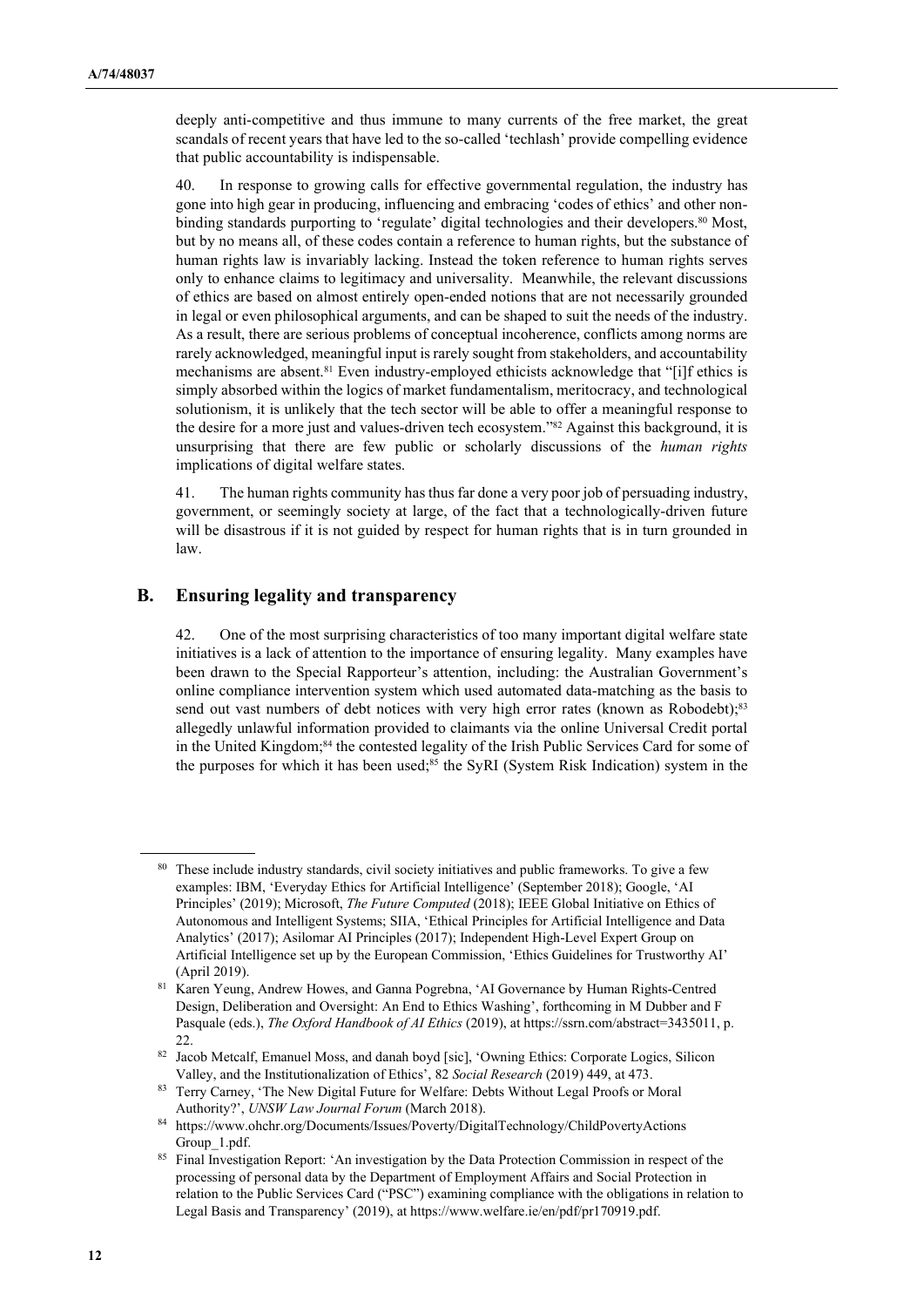Netherlands which initially lacked a legal basis and remains subject to court challenge;<sup>86</sup> and the Aadhaar system in India which was originally implemented without a legal framework.<sup>87</sup>

43. While the lack of a legal basis is deeply problematic per se, this gap also means that opportunities for legislative debate and for public inputs into shaping the relevant systems is also lacking. This has major potentially negative implications for transparency, design, legitimacy, and the likelihood of acceptance.

#### C. Promoting digital equality

44. Egalitarianism is a consistent theme of the technology industry, as exemplified by Facebook's aim "to give people the power to build community and bring the world closer together".<sup>88</sup> But at the macro level Big Tech has been a driver of growing inequality<sup>89</sup> and has facilitated the creation of a 'vast digital underclass'.<sup>90</sup>

45. For its part, the digital welfare state sometimes gives beneficiaries the option to go digital or continue using more traditional techniques. But in reality, policies such as 'digital by default' or 'digital by choice' are usually transformed into 'digital only' in practice. This in turn exacerbates or creates major disparities among different groups. A lack of digital literacy leads to an inability to use basic digital tools at all, let alone effectively and efficiently. Limited access, or no access to the internet, poses huge problems for a great many people. Additional barriers arise for individuals who have to pay high prices to obtain internet access, to travel long distances or absent themselves from work to do so, visit public facilities such as libraries in order to get access, or obtain assistance from staff or friends to navigate the systems. And while the well-off might have instant access to up-to-date, and easy to use computers and other hardware, as well as fast and efficient broadband speeds, the least well off are far more likely to be severely disadvantaged by out of date equipment and time-consuming and unreliable digital connections.

46. Submissions to the Special Rapporteur from a wide range of countries emphasized the salience of these different problems. Both in the Global North and the Global South, many individuals, and especially those living in poverty, do not have a reliable internet connection at home,  $91$  cannot afford such a connection,  $92$  are not digitally skilled or confident,  $93$  or are otherwise inhibited in communicating with authorities online. The various submissions emphasize how these problems impede the ability of would-be claimants to realize their human rights.

92 https://a4ai.org/affordability-

<sup>&</sup>lt;sup>86</sup> Brief by the United Nations Special Rapporteur on extreme poverty and human rights as Amicus Curiae in the case of NJCM c.s./De Staat der Nederlanden (SyRI) before the District Court of The Hague (case number: C/09/550982/ HA ZA 18/388) (September 2019), at https://www.ohchr.org/Documents/Issues/Poverty/Amicusfinalversionsigned.pdf.

<sup>87</sup> Submission to the Special Rapporteur by National Law University Delhi, available from: https://www.ohchr.org/Documents/Issues/Poverty/DigitalTechnology/NationalLawUniversityDelhi.p df.

<sup>88</sup> Kevin Munger, 'The Rise and Fall of the Palo Alto Consensus', New York Times, 10 June 2019.

<sup>&</sup>lt;sup>89</sup> Isobel Asher Hamilton, 'A definitive list of the 13 richest tech billionaires in the world', *Business* Insider, 9 March 2019, available from: https://www.businessinsider.nl/net-worth-13-richest-techbillionaires-in-the-world-2019-3?international=true&r=US.

<sup>90</sup> Farhad Manjoo, 'The Tech Industry is Building a Vast Digital Underclass', The New York Times, 24 July 2019.

<sup>91</sup> https://www.wired.com/story/global-internet-access-dire-reports/; https://data.oecd.org/ict/internetaccess.htm; https://www.oecd.org/internet/oecd-toolkit-aims-to-spur-high-speed-internet-use-in-latinamerica-and-the-caribbean.htm.

report/report/2018/#2018: where are we on the road to affordable universal internet access?; https://webfoundation.org/2019/03/new-mobile-broadband-pricing-data-reveals-stalling-progress-onaffordability/; In the United States, 27% of the population does not use high-speed broadband internet at home, and that figure is as high as 44% for people with an income below \$30,000: https://www.pewinternet.org/fact-sheet/internet-broadband/.

<sup>93</sup> European Commission, 'Human Capital: Digital Inclusion and Skills' (2019).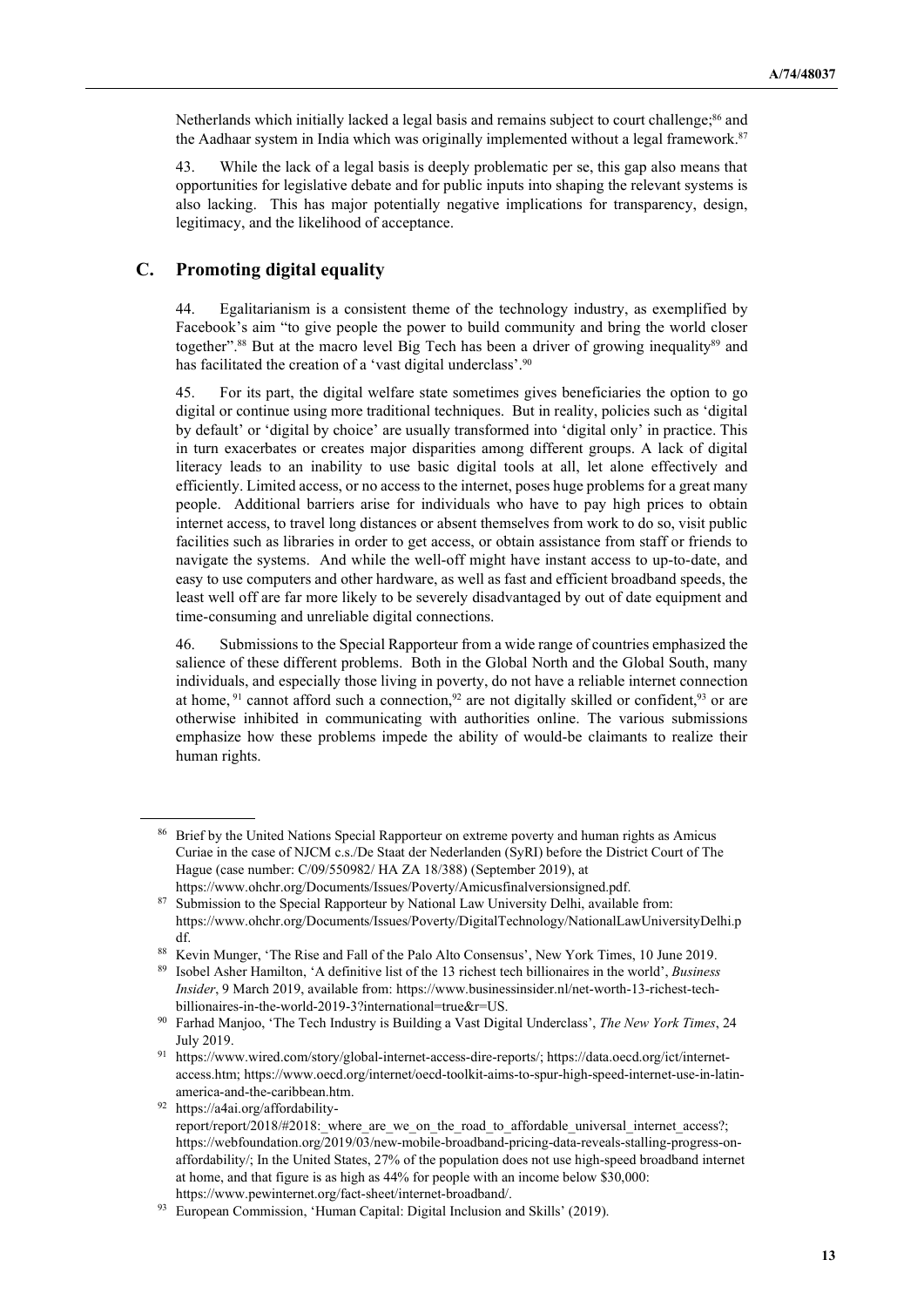47. The United Kingdom provides an example of a wealthy country in which, even in 2019, 11.9 million people (22% of the population) do not have the 'essential digital skills' needed for day-to-day life. An additional 19% cannot perform fundamental tasks such as turning on a device or opening an app. In addition, 4.1 million adults (8%) are offline because of fears that the internet is an insecure environment, and proportionately almost half of those are from a low income household and almost half are under sixty years of age.<sup>94</sup>

48. These problems are compounded by the fact that when digital technologies are introduced in welfare states, their distributive impact is often not a significant focus of governments.95 In addition, vulnerable individuals are not commonly involved in the development of IT systems and the IT professionals are often ill-equipped to anticipate the sort of problems that are likely to arise.<sup>96</sup> Programs often assume, without justification, that individuals will have ready access to official documents and be able to upload them, that they will have a credit history or broader digital financial footprint, or even that their fingerprints will be readable, which is often not the case for those whose working lives have involved unremitting manual labour.

49. In terms of digital welfare policy, several conclusions emerge. First, there should always be a genuine non-digital option available.<sup>97</sup> Second, programs that aim to digitize welfare arrangements should be accompanied by programs designed to promote and teach the needed digital skills and to ensure reasonable access to the necessary equipment as well as effective online access. Third, in order to reduce the harm caused by incorrect assumptions and mistaken design choices, digital welfare systems should be co-designed by their intended users and evaluated in a participatory manner.

#### D. Protecting economic and social rights in the digital welfare state

50. The processes of digitization and the increasing role played by automated decisionmaking through the use of algorithms and artificial intelligence have, in at least some respects, facilitated a move towards a bureaucratic process and away from one premised on the right to social security or the right to social protection. Rather than the ideal of the State being accountable to the citizen to ensure that the latter is able to enjoy an adequate standard of living, the burden of accountability has in many ways been reversed. To a greater degree than has often been the case in the past, today's digital welfare state is often underpinned by the starting assumption that the individual is not a rights-holder but rather an applicant. In that capacity, a person must convince the decision-maker that they are 'deserving', that they satisfy the eligibility criteria, that they have fulfilled the often onerous obligations prescribed, and that they have no other means of subsistence. And much of this must be done electronically, regardless of the applicant's skills in that domain.

51. The right to social security98 encompasses the right "to access and maintain benefits, whether in cash or in kind, without discrimination".<sup>99</sup> The imposition of technological

<sup>&</sup>lt;sup>94</sup> 'The Digitally Disadvantaged', in UK Consumer Digital Index  $2019 - Key Findings$  (Lloyds Bank 2019).

<sup>95</sup> https://www.nytimes.com/2019/04/25/opinion/privacy-poverty.html.

Submission to the Special Rapporteur by ICTU, available from:

https://www.ohchr.org/Documents/Issues/Poverty/DigitalTechnology/ITCU.pdf.

<sup>&</sup>lt;sup>97</sup> Association for Progressive Communications, Derechos Digitales and Media Matters for Democracy, at

https://www.ohchr.org/Documents/Issues/Poverty/DigitalTechnology/APC\_DrechosDigitalesMedia.p df; Citizens Advice Scotland, at

https://www.ohchr.org/Documents/Issues/Poverty/DigitalTechnology/CitizensAdviceScotland.pdf; National Social Security Rights Network, at

https://www.ohchr.org/Documents/Issues/Poverty/DigitalTechnology/NationalSocialSecurityRightsN etwork.pdf.

<sup>98</sup> Article 9 of the International Covenant on Economic, Social and Cultural Rights (ICESCR).

<sup>99</sup> Committee on Economic, Social and Cultural Rights, The Right to Social Security, General Comment No. 19 (2007), para. 2.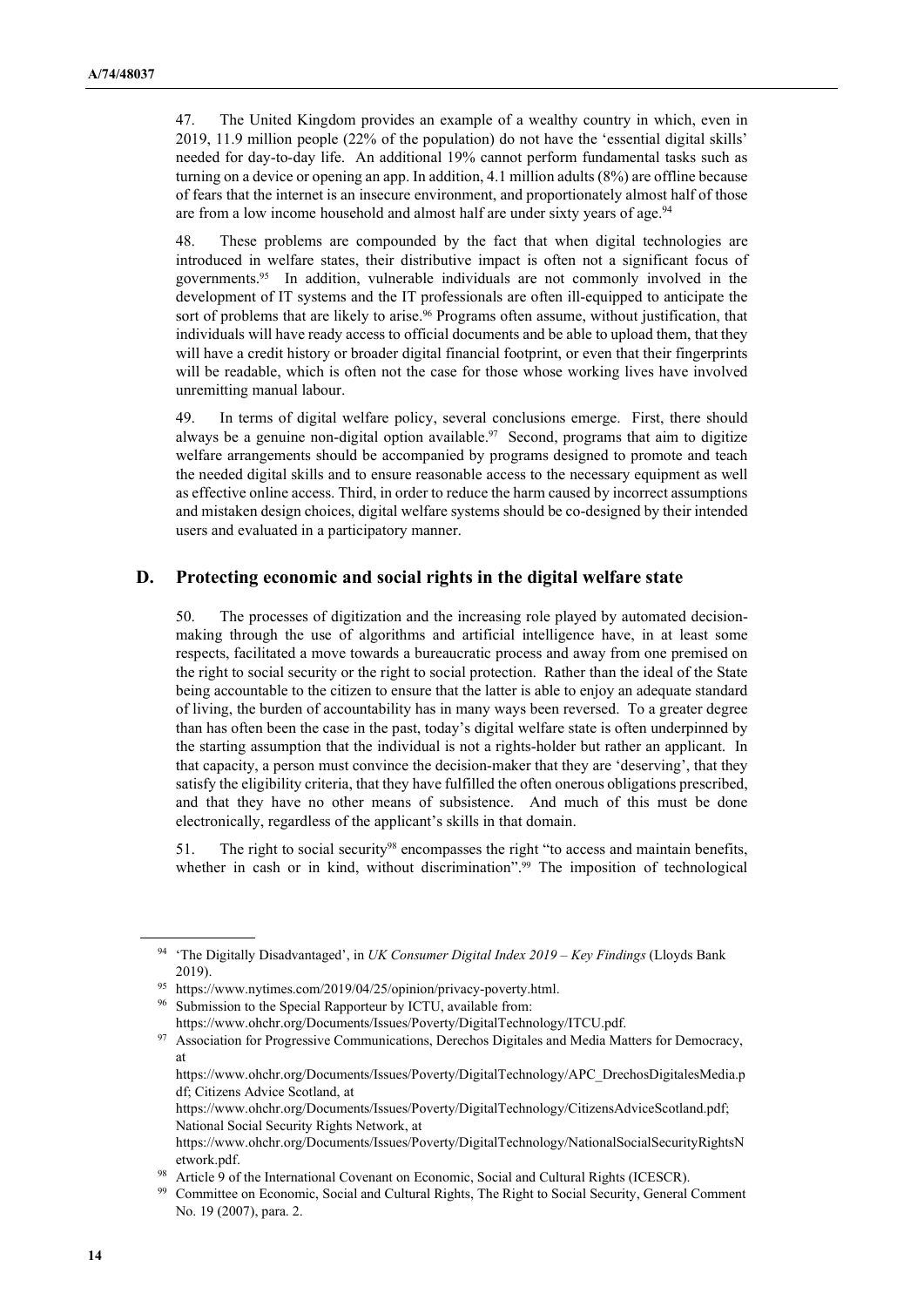requirements can make it impossible or very difficult for individuals to effectively access that right, thus making it effectively unaffordable.<sup>100</sup>

52. The right to social protection is integrally linked to what the Human Rights Committee refers to as the right to life with dignity, which must be protected, where necessary, through "measures designed to ensure access without delay by individuals to essential goods and services such as food, water, shelter, health-care, electricity and sanitation, and other measures designed to promote and facilitate adequate general conditions ... ."101 Various other rights are also implicated, including the right to an adequate standard of living, the right to mental health, and the right to be treated with dignity.

53. While social protection in general should be designed to protect these rights, the dignity dimension is at particular risk in the context of the digital welfare state. The potential risks arise in various contexts. First, the process for determining eligibility can easily be transformed into an electronic question and answer process that almost inevitably puts already vulnerable individuals at even greater disadvantage. Second, the way in which determinations are framed and communicated can be dehumanized and allow no room for meaningful questioning or clarification.

54. Third, the digital welfare state often seems to involve various forms of rigidity and the robotic application of rules. As a result, extenuating circumstances such as being late for an appointment because of urgent caring obligations, or being unable to understand a written communication whether because of a disability or a personal crisis, are often not taken into account in a predominantly digital context. Fourth, digital systems are often not designed to respond rapidly either to serious emergencies or to the daily challenges experienced by an older person whose entitlement has suddenly and inexplicably been electronically reduced or cancelled, or by a single parent unable to take a child to a local day care because the digital ID card will not function.

55. Fifth, the ways in which services are provided can easily have degrading connotations, such as unnecessarily exposing to a broader audience the fact that a person is reliant on benefits, or requiring extended waiting periods, or the navigation of lengthy queues. Sixth, the introduction of various new technologies that eliminate the human provider can enhance efficiency and provide other advantages, but might not necessarily be satisfactory for individuals who are in situations of particular vulnerability. New technologies often operate on the law of averages, in the interests of majorities, and on the basis of predicted outcomes or likelihoods.

56. Sixth, digital services risk eliminating, almost entirely, much of the human interaction and compassion that are likely to be indispensable components in providing at least some welfare recipients with the care and assistance they need. The assumption that there is always a technological fix for any problem is highly likely to be misplaced in various aspects of a humane and effective system of social protection.

#### E. Protecting civil and political rights in the digital welfare state

57. That the poor suffer from more intense levels of scrutiny, monitoring, surveillance, is hardly an original observation. In the 1960s, Charles Reich wrote that welfare recipients in the United States "have been subjected to many forms of procedure and control not imposed on other citizens. ... [They] are all too easily regulated."<sup>102</sup> In 1975, Michel Foucault wrote about the 'coercive technologies of behavior' used in modern society to 'discipline and punish' the poorer classes.<sup>103</sup>

58. By way of explaining why these lessons have not been learned in the digital welfare state, Shoshana Zuboff writes that the system of 'surveillance capitalism' that prevails today

<sup>100</sup> Id, paras. 24-27.

<sup>101</sup> Human Rights Committee, General Comment No. 36 (2018) on article 6 of the International Covenant on Civil and Political Rights, on the right to life, para. 26.

<sup>&</sup>lt;sup>102</sup> Charles A. Reich, 'Individual Rights and Social Welfare: The Emerging Legal Issues', 74 Yale L.J. (1965), p. 1245.

<sup>&</sup>lt;sup>103</sup> Michel Foucault, Discipline and Punish: The Birth of the Prison (1991), p. 222.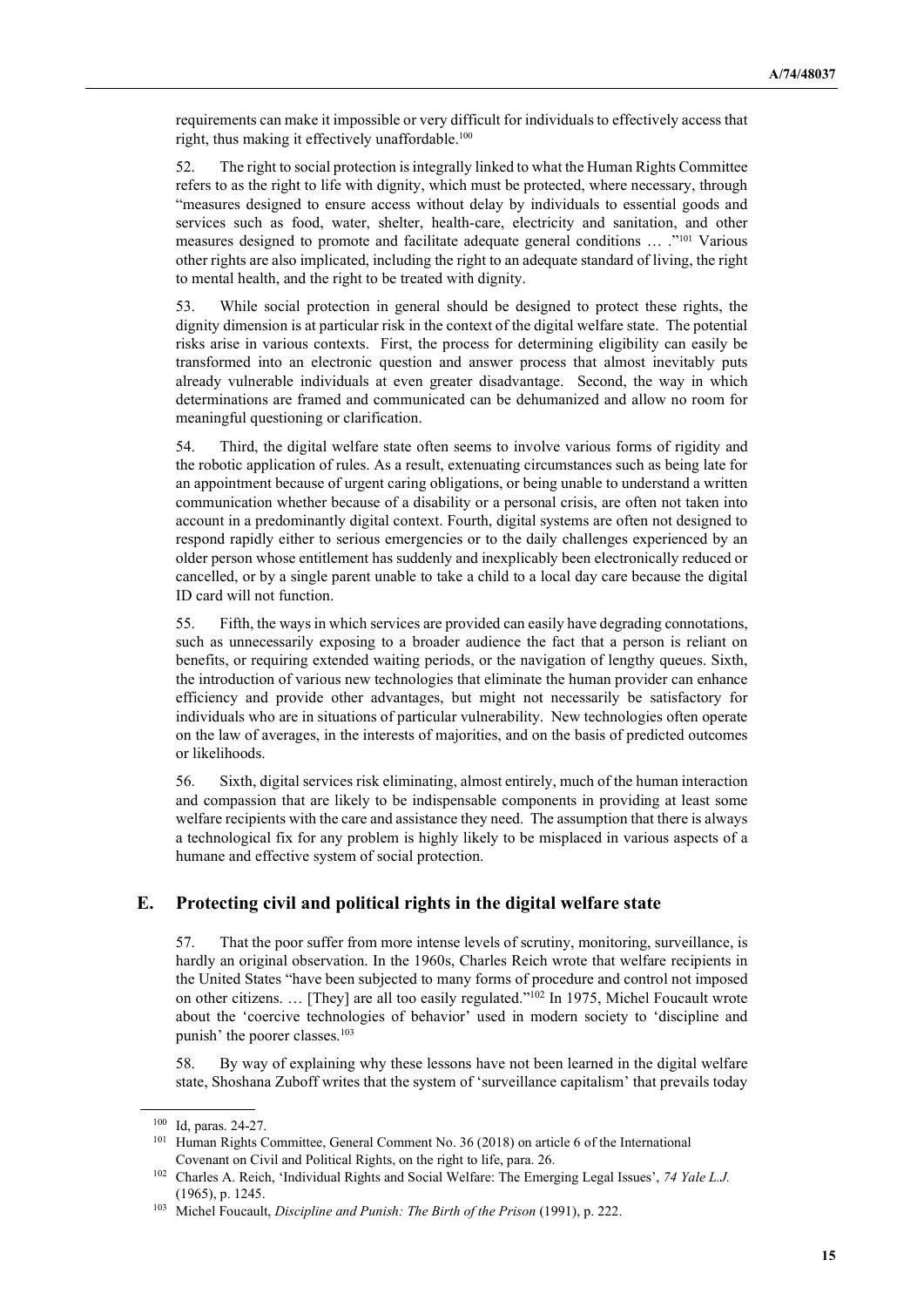is unprecedented, which "has enabled it to elude systematic contest because it cannot be adequately grasped with our existing concepts."104 This private surveillance is being reinforced by trends in government surveillance. Jack Balkin has described the 'National Surveillance State' as "a permanent feature of governance [that] will become as ubiquitous in time as the familiar devices of the regulatory and welfare states."<sup>105</sup>

59. Digital technologies are employed in the welfare state to surveil, target, harass and punish beneficiaries, especially the poorest and most vulnerable among them. Once again, many of the submissions received by the Special Rapporteur serve to illustrate and reinforce this point. They serve to highlight a number of human rights concerns. First, in the context of social security benefits and assistance, there is a real risk that beneficiaries are effectively forced to give up their right to privacy and data protection to receive their right to social security as well as other social rights.<sup>106</sup>

60. A second concern is the blurring of the lines between public and private surveillance. Welfare state authorities increasingly rely, either actively or passively, on private corporations for the surveillance and targeting of beneficiaries. Private entities have different motives for their involvement in benefit and social assistance systems and this may lead to conflicts between the public interests these systems ought to serve and the private interests of corporations and their owners.

61. A third concern is the potential for deliberate targeting and harassment of the poor through new technologies in the welfare state. As one submission to the Special Rapporteur highlights, fraud in the welfare state is often the result of confusion, complexity and the inability to correct the resulting errors.<sup>107</sup> But by deliberately using the power of new technologies to identify fraud or violations of 'conditionalities' imposed on beneficiaries, governments are likely to find inconsistencies that they can hold against claimants. It is relevant here that new technologies are enabling what Jack Balkin described as the 'death of amnesia': new abilities to collect information and store it digitally for an undefined period of time create a future in which a wealth of information can be held against someone indefinitely.<sup>108</sup>

62. Additional concerns which warrant greater consideration than can be provided in the present report include (i) the human rights consequences of the move to predicting risk instead of the ex post enforcement of rules violations;<sup>109</sup> (ii) the dangers of connecting government data siloes which is more readily contemplated in the welfare context than elsewhere in the field of digital governance;110 (iii) the psychological and societal cost of constant monitoring and surveillance;<sup>111</sup> and (iv) the growing tendency of some governments to use the opportunities provided by the digital welfare state to try to alter social behaviours whether in the form of sexual activity or preferences, approaches to cohabitation, the use of alcohol or drugs, the decision to have children, or many other such goals.<sup>112</sup>

<sup>&</sup>lt;sup>104</sup> Shoshana Zuboff, *The Age of Surveillance Capitalism* (2019), p. 14.<br><sup>105</sup> Jack Balkin, 'The Constitution in the National Surveillance State

<sup>&#</sup>x27;The Constitution in the National Surveillance State', Minnesota Law Review (Vol. 93, 2008), p. 1-18.

<sup>&</sup>lt;sup>106</sup> Submission to the Special Rapporteur by the Government of Mexico; Statement on Visit to the USA, by Professor Philip Alston, United Nations Special Rapporteur on extreme poverty and human rights, 15 December 2017, para 57.

<sup>107</sup> International Confederation of Trade Unions, at https://www.ohchr.org/Documents/Issues/Poverty/DigitalTechnology/ITCU.pdf.

<sup>&</sup>lt;sup>108</sup> Jack Balkin, 'The Constitution in the National Surveillance State', Minnesota Law Review (Vol. 93, 2008), p. 13.

<sup>109</sup> Id, p. 11.

 $110$  https://www.washingtonpost.com/news/theworldpost/wp/2018/08/09/aadhaar/?utm\_term=.8a17992 dfb6e.

<sup>&</sup>lt;sup>111</sup> "In our research with civil society groups ... concerns about stigmatisation and feelings of being targeted were more prominent than privacy concerns per se." Data Justice Lab, at https://www.ohchr.org/Documents/Issues/Poverty/DigitalTechnology/UniversityCardiff.pdf.

<sup>&</sup>lt;sup>112</sup> Cf Foucault's analysis of Panoptic systems that could "be used as a machine to carry out experiments, to alter behaviour, to train and correct individuals". Michel Foucault, Discipline and Punish: The Birth of the Prison (1991), p. 203.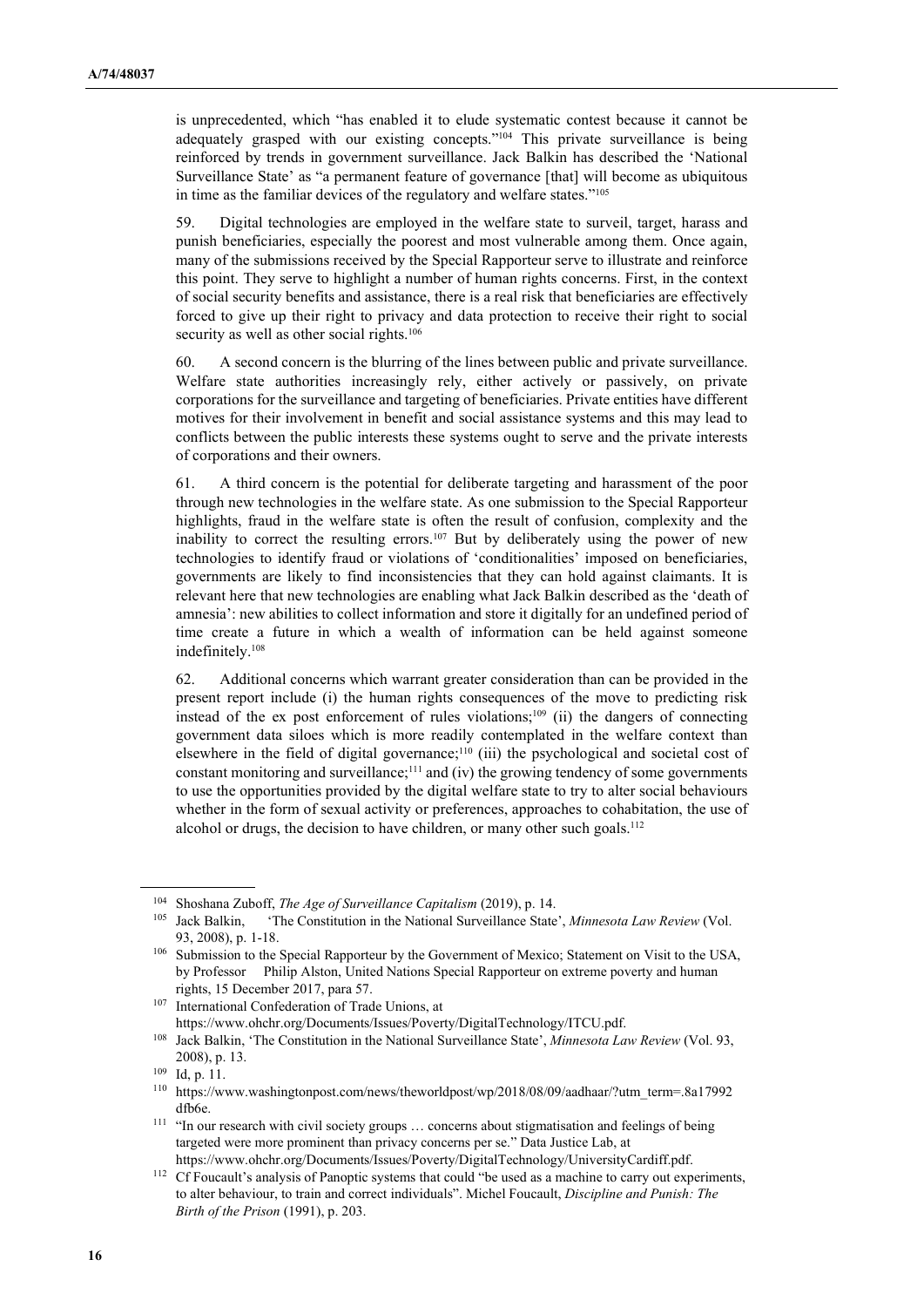## F. Resisting the inevitability of a digital only future

63. Digital technologies in general, and especially those central to the digital welfare state, are often presented as being both unavoidable and irresistible. If a country wants to be seen to be at the technological cutting edge, if its government wants to have the most efficient, economical and flexible welfare system available, and if its citizenry wants all of the convenience that comes from not having to provide ID in order to undertake various transactions, then a transition to a digital welfare state must be pursued. But quite apart from the choices that citizens and governments might make if they were fully informed and adequately consulted, the reality is that such decisions are all too often taken in the absence of sophisticated cost-benefit analyses. And when such analyses are undertaken, they consist of financial balance sheets that ignore what might be termed the fiscally invisible intangibles that underpin human rights. Values such as dignity, choice, self-respect, autonomy, selfdetermination, privacy, and a range of other factors are all traded off without being factored into the overall equation, all but guaranteeing that insufficient steps will be taken to ensure their role in the new digital systems.

64. It is often assumed that at least some of these tradeoffs can be justified on the grounds that the bargain is just a matter between the individual and a particular government agency. But such an image is increasingly very far from the truth as cross-matching, data sharing, and cross-verification systematically enlarge the pools of data potentially available across the spectrum of government. To the extent that assurances are given that leakage from one silo to the next will not occur, such guarantees are largely illusory since a change of government or a real or imagined emergency situation is all that is required to trigger a partial or comprehensive breaking down of the partitions, quite apart from the risks of electronic data breaches due to hacking or normal system breakdowns. In addition, the assumption that the relationship is only that between government and citizen is also anachronistic. Corporate actors are now centrally involved in large parts of the welfare system, and when taken together with the ever-expanding reach of other forms of surveillance capitalism, intangible human rights values can be assumed to be worth as much as the shares of a bankrupt corporation.

65. The Special Rapporteur has learned of situations in which crucial decisions to go digital have been taken by government ministers without consultation, or even by departmental officials without any significant policy discussions taking place, on the grounds that the move is essentially an administrative matter, rather than involving a potentially gamechanging approach to a large swathe of official policy. Sometimes there seems to be a presumption that even if the move to digital is not currently necessary, it surely will be one day and it is better to move in advance. Support for such pre-emptive moves may come from corporate interests, as well as from the security and counter-terrorism sectors, albeit for quite different reasons. Careful and transparent consideration should always be given to the questions of why, for whom, when, and how transitions to digital systems take place.

66. And even where detailed cost estimates are provided, this is an area in which accuracy seems difficult to achieve. Helen Margetts has observed that in the United Kingdom, for example, "[t]echnology and the public sector have rarely been happy bedfellows" and "every government technology project seems doomed to arrive late, underperform and come in over budget."113 Another example is the Aadhaar system in India which is said to have lacked a proper cost-benefit analysis prior to implementation $114$  and in relation to which there has been great disagreement as to the post hoc assessment of costs and benefits.<sup>115</sup>

<sup>113</sup> https://theconversation.com/back-to-the-bad-old-days-as-civil-service-infighting-threatens-uks-onlyhope-for-digital-government-47683.

<sup>114</sup> National Law University Delhi, at

https://www.ohchr.org/Documents/Issues/Poverty/DigitalTechnology/NationalLawUniversityDelhi.p df.

<sup>115</sup> Reetika Khera, 'A 'Cost-benefit' Analysis of UID', Economic and Political Weekly, Vol. 48, No. 5 (2 February, 2013), p. 13-15; https://www.iisd.org/gsi/subsidy-watch-blog/estimating-impact-indiasaadhaar-scheme-lpg-subsidy-expenditure; https://economictimes.indiatimes.com/blogs/etcommentary/aadhaars-11-bn-question/; https://thewire.in/economy/the-curious-case-of-the-world-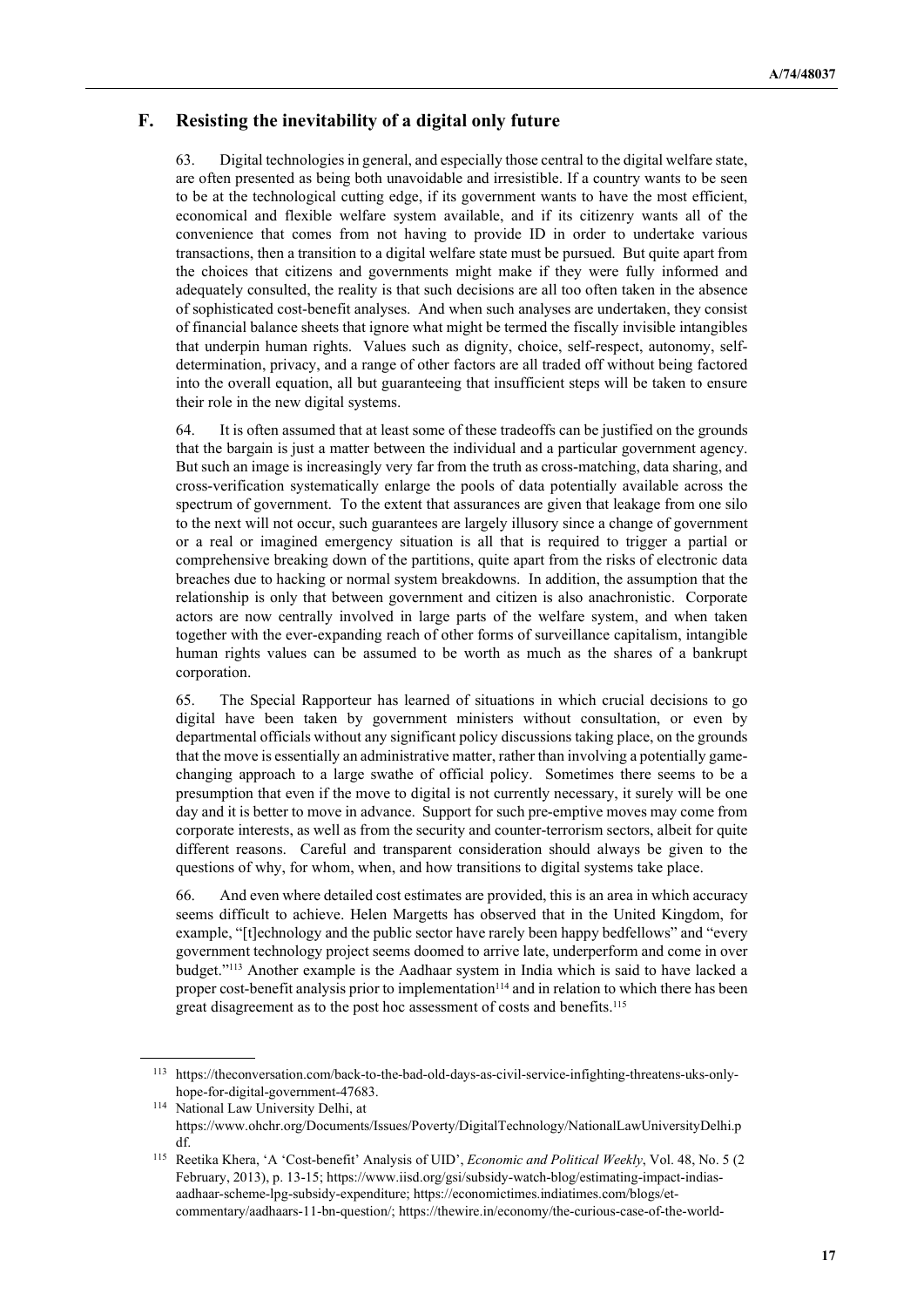#### G. The role of the private sector

67. Two consistent themes of this report have been the reluctance of many governments to regulate the activities of technology companies, and the strong resistance of those companies to taking any systematic account of human rights considerations. The fact that this leads to many large technology corporations operating in an almost human rights free-zone is further exacerbated by the extent to which the private sector is taking a leading role in designing, constructing, and even operating significant parts of the digital welfare state.<sup>116</sup>

68. Among well-known examples are the involvement of Net 1subsidiary Cash Paymaster Services (CPS), MasterCard and Grindrod Bank in the distribution of social grants linked to South Africa's biometric identification system, the roles played by Indue and Visa in the Cashless Debit Card trials in Australia, and IBM's involvement in Ontario's Social Assistance Management System. Submissions to the Special Rapporteur have also drawn attention to the increasing role of the private sector in the German market for public administration software used for unemployment services, social and youth welfare;<sup>117</sup> and outsourcing by United Kingdom local authorities to private companies in the area of social protection.118 In contrast, various submissions point to the deliberate choice by governments involved not to rely on private actors to play key roles in the welfare state.<sup>119</sup>

69. The Special Rapporteur has addressed elsewhere the issues arising out of the privatization of public services more generally.120 But in relation to social protection services there is a deeply problematic lack of information about the precise role and responsibility of private actors in proposing, developing and operating digital technologies in welfare states around the world. This lack of transparency has a range of causes, from gaps in freedom of information laws, confidentiality clauses, and intellectual property protections, through a failure on the part of legislatures and executives to require transparency, to a general lack of investigation of these practices by oversight bodies and the media.121 The absence of information seriously impedes efforts to hold governments and private actors accountable.

#### H. Accountability mechanisms

70. Many of the programs used to promote the digital welfare state have been designed by the very same companies that are so deeply resistant to abiding by human rights standards. Moreover those companies and their affiliates are increasingly relied upon to design and implement key parts of the actual welfare programs. It is thus evident that the starting point for efforts to ensure human rights-compatible digital welfare states outcomes is to ensure

bank-and-aadhaar-savings; and https://qz.com/india/1519209/why-india-cant-cite-world-bank-tobrag-about-aadhaar/.

<sup>116</sup> Government of Ireland, at https://www.ohchr.org/Documents/Issues/Poverty/DigitalTechnology/Ireland.pdf; Government of Estonia, at https://www.ohchr.org/Documents/Issues/Poverty/DigitalTechnology/Estonia.docx; Submission to the Special Rapporteur by the Government of Croatia.

<sup>117</sup> AlgorithmWatch, at https://www.ohchr.org/Documents/Issues/Poverty/DigitalTechnology/AlgorithmWatch.pdf. <sup>118</sup> Data Justice Lab, at

https://www.ohchr.org/Documents/Issues/Poverty/DigitalTechnology/UniversityCardiff.pdf. <sup>119</sup> University of Auckland, at

https://www.ohchr.org/Documents/Issues/Poverty/DigitalTechnology/UniversityAuckland.docx; Submission to the Special Rapporteur by the Government of Greece; Submission to the Special Rapporteur by the Government of Argentina.

<sup>120</sup> A/73/396 (2018).

<sup>121</sup> AlgorithmWatch, at

https://www.ohchr.org/Documents/Issues/Poverty/DigitalTechnology/AlgorithmWatch.pdf; Privacy International, at

https://www.ohchr.org/Documents/Issues/Poverty/DigitalTechnology/PrivacyInternational.pdf; Irish Council for Civil Liberties, at

https://www.ohchr.org/Documents/Issues/Poverty/DigitalTechnology/IrishCouncilCivilLiberties.pdf.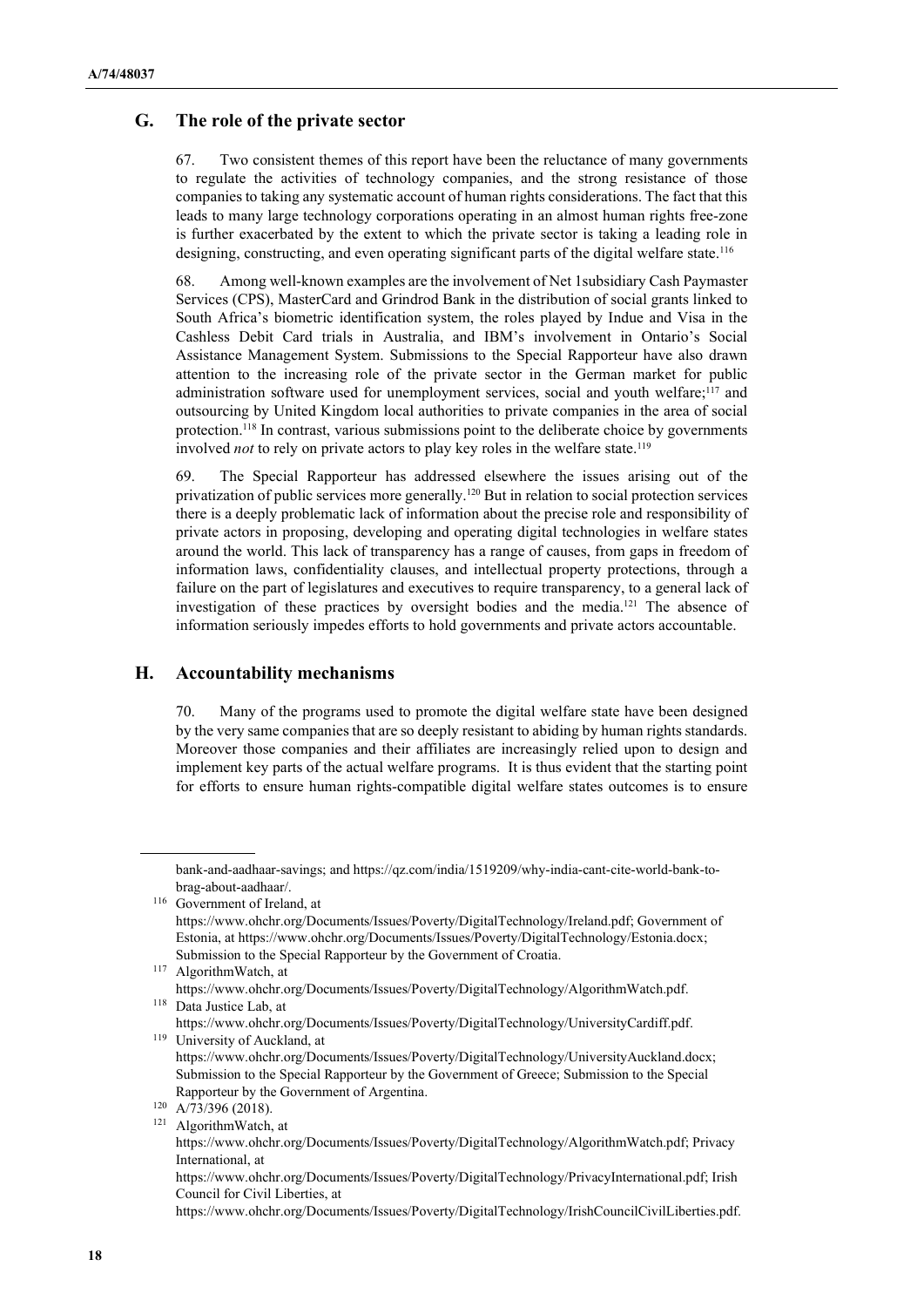through governmental regulation that technology companies are legally required to respect applicable international human rights standards.<sup>122</sup>

# IV. Conclusions

 $\overline{a}$ 

71. There is no shortage of analyses warning of the dangers for human rights of various manifestations of digital technology and especially artificial intelligence. But these studies focus overwhelmingly on the traditional civil and political rights such as the right to privacy, non-discrimination, fair trial rights, and the right to freedom of expression and information. With a handful of exceptions, none has adequately captured the full array of threats represented by the emergence of the digital welfare state. The vast majority of states spend very large amounts of money on different forms of social protection, or welfare, and the allure of digital systems that offer major cost savings along with personnel reductions, greater efficiency, and fraud reduction, not to mention the kudos associated with being at the technological cutting edge, is irresistible. There is little doubt that the future of welfare will be integrally linked to digitization and the application of AI.

72. But as humankind moves, perhaps inexorably, towards the digital welfare future it needs to alter course significantly and rapidly to avoid stumbling zombie-like into a digital welfare dystopia. Such a future would be one in which: unrestricted data matching is used to expose and punish the slightest irregularities in the record of welfare beneficiaries (while assiduously avoiding such measures in relation to the well-off); evermore refined surveillance options enable around the clock monitoring of beneficiaries; conditions are imposed on recipients that undermine individual autonomy and choice in relation to sexual and reproductive choices, and in relation to food, alcohol and drugs and much else; and highly punitive sanctions are able to be imposed on those who step out of line.

73. It will reasonably be objected that this report is unbalanced, or one-sided, because the dominant focus is on the risks rather than on the many advantages potentially flowing from the digital welfare state. The justification is simple. There are a great many cheerleaders extolling the benefits, but all too few counselling sober reflection on the downsides. Rather than seeking to summarize the analysis above, a number of additional observations are in order.

74. First, digital welfare state technologies are not the inevitable result of 'scientific' progress, but instead reflect political choices made by humans. Assuming that technology reflects pre-ordained or objectively rational and efficient outcomes risks abandoning human rights principles along with democratic decision-making.

75. Second, if the logic of the market is consistently permitted to prevail it inevitably disregards human rights considerations and imposes "externalities on society, for example when AI systems engage in bias and discrimination … and increasingly reduce human autonomy".<sup>123</sup>

76. Third, the values underpinning and shaping the new technologies are unavoidably skewed by the fact that there is "a diversity crisis in the AI sector across gender and race".<sup>124</sup> Those designing AI systems in general, as well as those focused on the welfare state are overwhelmingly white, male, well-off, and from the Global North.

<sup>122</sup> See Yeung et al, above; Paul Nemitz, 'Constitutional Democracy and Technology in the Age of Artificial Intelligence', Philosophical Transactions, A 376 (2018); and Karen Yeung, 'A study of the implications of advanced digital technologies (including AI systems) for the concept of responsibility within a human rights framework', Council of Europe doc. MSI-AUT(2018)05 rev (22 May 2019).

<sup>123</sup> Anton Korinek, 'Integrating Ethical Values and Economic Value to Steer Progress in Artificial Intelligence' (2019) p. 2, at http://www.nber.org/papers/w26130.

<sup>&</sup>lt;sup>124</sup> Sarah West, Meredith Whittaker, and Kate Crawford, Discriminating Systems: Gender, Race and Power in AI (AI Now Institute, 2019) (Women make up "15% of AI research staff at Facebook and 10% at Google. … [and] only 2.5% of Google's workforce is black, while Facebook and Microsoft are each at 4%.").